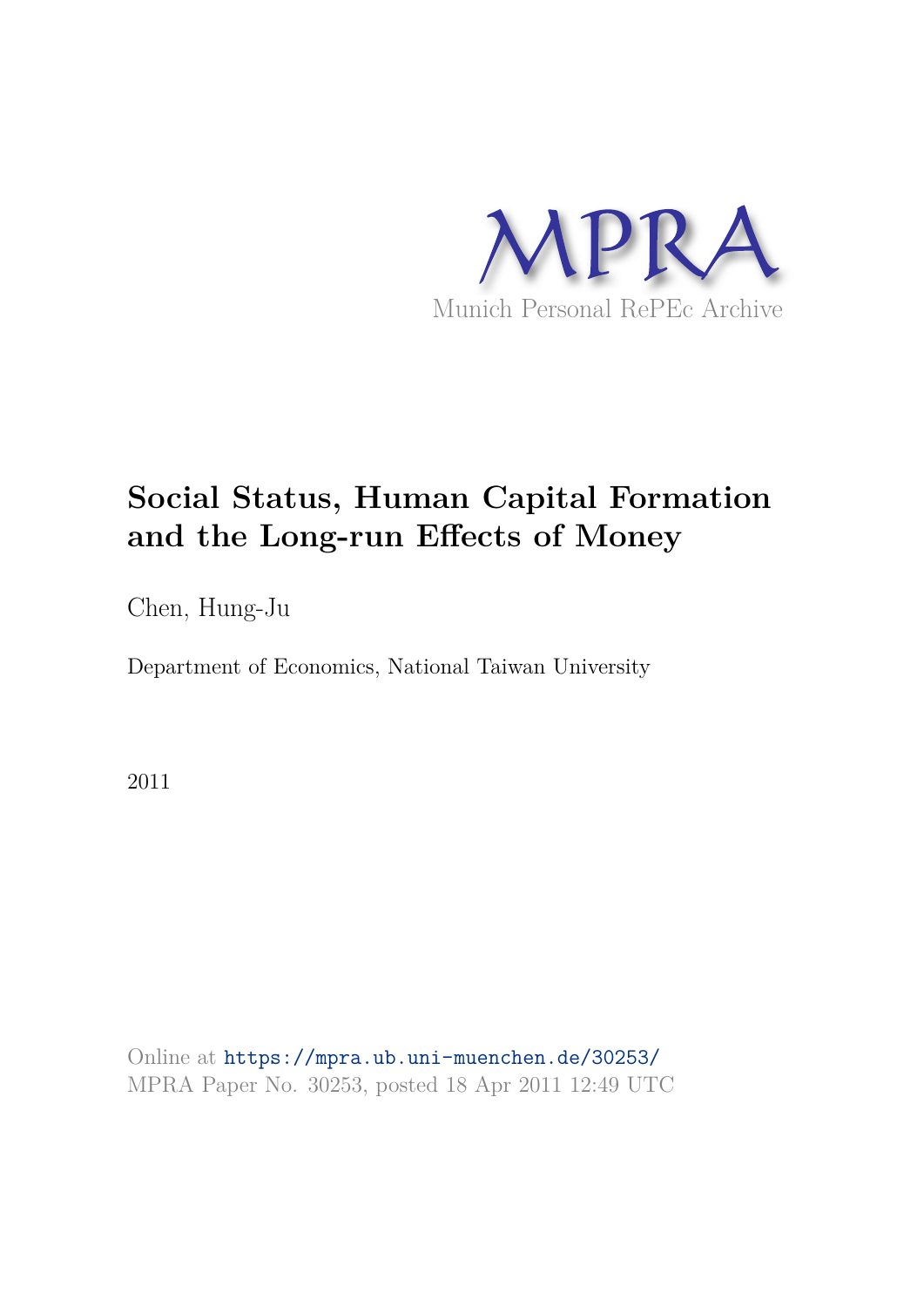## Social Status, Human Capital Formation and the Long-run Effects of Money

**Hung- Ju Chen**\*

#### **ABSTRACT**

This study examines the effects of monetary policy in a two-sector cash-in-advance economy of human capital accumulation. Agents concern about their social status represented by the relative physical capital and relative human capital. We find that if the desire for social status depends only on relative physical capital, money is superneutral in the growth-rate sense. However, if the desire for social status depends on relative human capital, the money growth rate will have a positive effect on the long-run economic growth rate. Furthermore, an increase in the desire to pursue human capital will raise the long-run growth rate, but an increase in the desire to pursue physical capital will lower it.

**Keywords**: Cash-in-advance economy; Endogenous growth; Social status.

**JEL Classification:** C62, E52, O42.

<u>.</u>

<sup>\*</sup> Department of Economics, National Taiwan University, 21 Hsu-Chow Road, Taipei 100, Taiwan; Tel: 886-2-23519641 ext. 535; Fax: 886-2-23582284; e-mail: hjc@ntu.edu.tw. The author would like to thank Juin-Jen Chang and Jang-Ting Guo for helpful suggestions and comments. The financial support provided by the Program for Globalization Studies at the Institute for Advanced Studies in Humanities at the National Taiwan University is also gratefully acknowledged (grant number: 99R018). The usual disclaimer applies.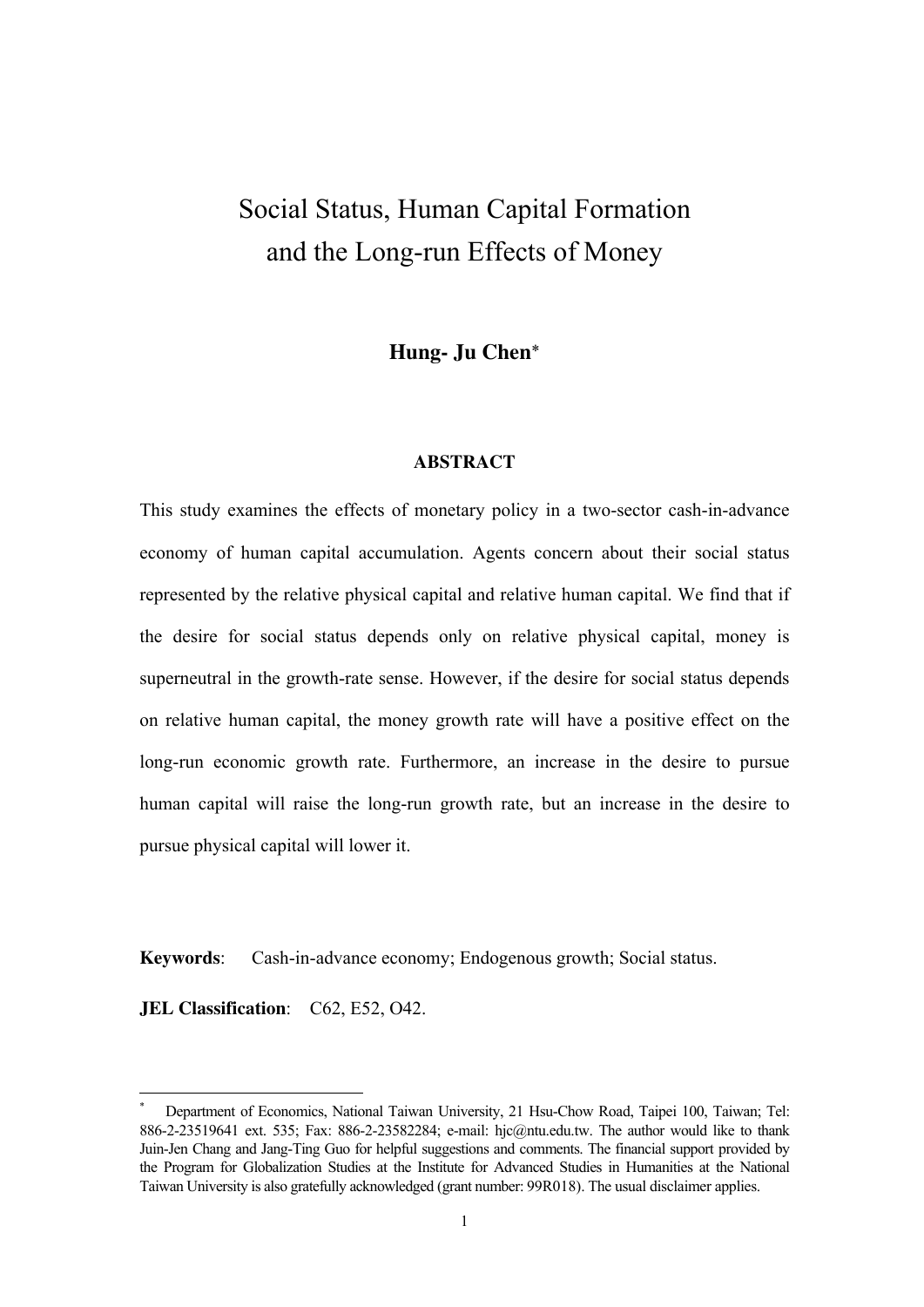#### **1. INTRODUCTION**

<u>.</u>

Social status has long interested economists in a variety of research fields; see, among others, Cole et al. (1992), Bakshi and Chen (1996), Fisher and Hof (2005) and Chang et al. (2008). The concept of social status can be traced back to the "spirit of capitalism" of Weber (1958) and the "wealth effects" of Kurz (1968). In contemporary research, the desire for social status is usually represented by wealth-induced preference in economic models. By motivating the accumulation of physical capital, the presence of wealth-enhanced social status will affect households' consumption and savings decisions. This will in turn affect economic growth (Zou, 1994; Wirl, 1994).

There is a growing literature concerning the role of social status in a monetary economy and its impact on the effectiveness of monetary policy. Tobin (1965) demonstrates that in a descriptive aggregate model, a permanent increase in the growth rate of nominal money raises the inflation rate and lowers the real interest rate. This leads to portfolio substitution from real balances to capital (Tobin's effect).<sup>1</sup> Stockman (1981) develops a cash-in-advance (CIA) model where both consumption and investment are liquidity constrained and shows that an increase in the money growth rate will lower the steady-state value of physical capital.<sup>2</sup> Social status is introduced into a CIA model by Gong and Zou (2001), Chang et al. (2000, 2003) and Chen and Guo (2009) in order to study how wealth-enhanced social status affects the impact of monetary policy on economic growth. $3$  Gong and Zou (2001) and Chang et al. (2000, 2003) demonstrate that with the presence of social status, the money growth

<sup>1</sup> However, Sidrauski (1967) argues that in an infinite-horizon, representative-agent model, money growth does not affect the steady-state value of physical capital.<br>
<sup>2</sup> Based on a CIA model. Abol (1985) shows that monetary

Based on a CIA model, Abel (1985) shows that monetary policies will not affect the steady-state value of physical capital if the cash-in-advance constraint is applied solely to consumption. Note that endogenous growth is not exhibited in Stockman (1981) and Abel (1985). The effectiveness of monetary policy in an endogenous-growth CIA model is examined by Chang et al. (2000), Suen and Yip (2005) and Chen and Guo (2011).

<sup>3</sup> Note that Chang et al. (2000) and Chen and Guo (2009) display endogenous growth while Gong and Zou (2001) and Chang et al. (2003) do not.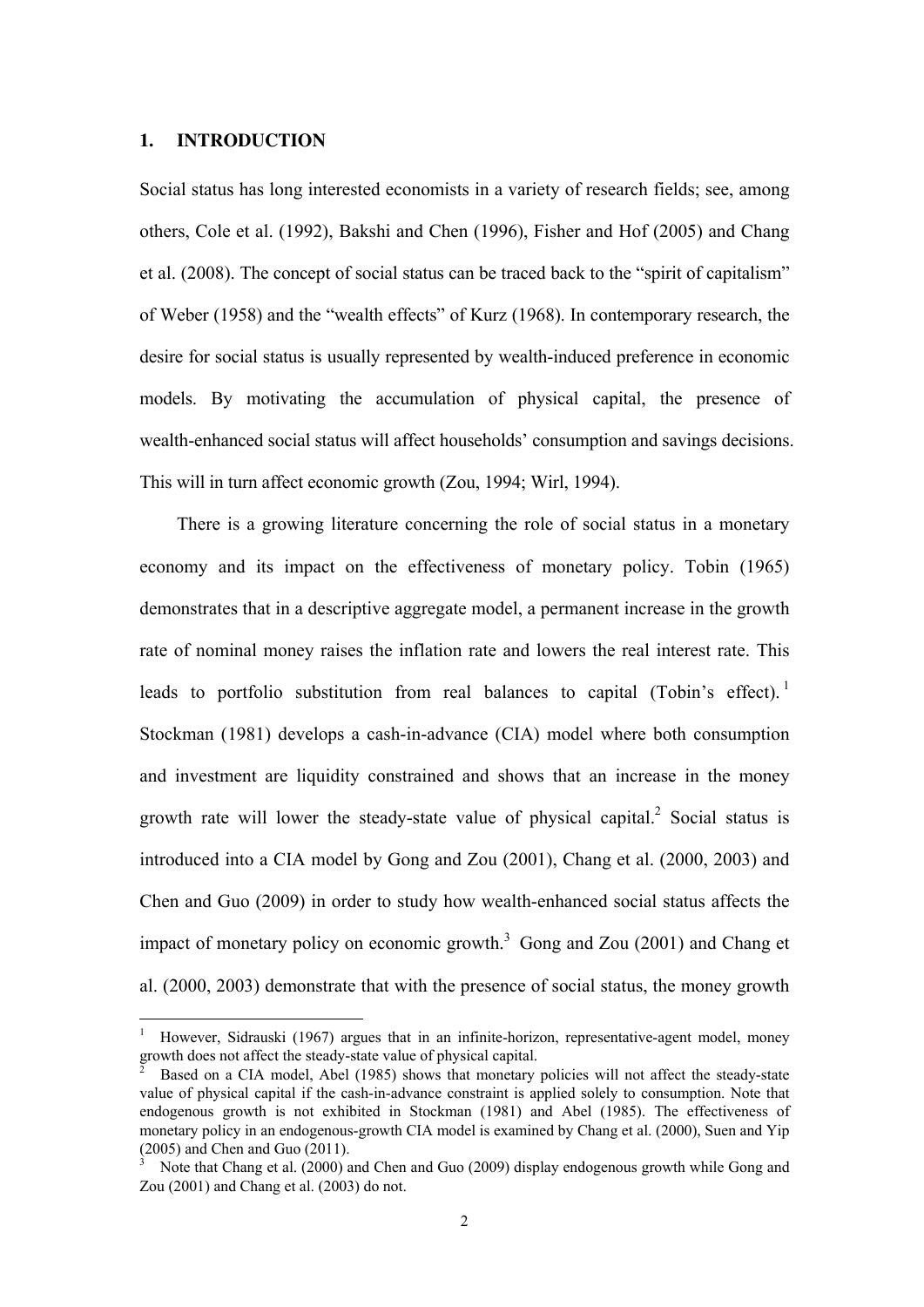rate will positively affect the level or growth rate of output if consumption is liquidity constrained. However, Chen and Guo (2009) argue that if the cash-in-advance constraint is applied to both consumption and investment, an increase in the growth rate of money will decrease the economic growth rate even under wealth-induced preferences. The related literature is summarized in Table 1.<sup>4</sup>

#### <Table 1 is inserted about here>

The focus of previous studies examining the role of social status in a monetary economy has been on the role of physical capital. These studies have largely ignored the role of human capital. In this paper, we investigate how social status affects the effectiveness of monetary policy in a two-sector endogenous-growth CIA model with Lucas-type human capital accumulation.<sup>5</sup> Furthermore, the incorporation of human capital into the model allows us to consider the impact of social-status formation.  $6\,$  We assume that higher social status is bestowed on relative physical capital and relative human capital. To the best of our knowledge, this is the first paper to study the impact of monetary policy in a monetary economy with social status represented by relative human capital. Feathermand and Stevens (1982) demonstrate that human capital appears to be an important determinant of social status. Besides a monetary reward, professionals often earn rewards in the form of social esteem. Based on this idea, Fershtman and Weiss (1993) and Fershtman et al. (1996) develop a general equilibrium model with social status represented by occupation which depends on human capital to study the interplay between occupation and economic growth.

Monetary policies can affect the accumulation of physical capital through two

<u>.</u>

<sup>&</sup>lt;sup>4</sup> Table 1 is not intended to be an exhaustive literature review and many important contributions may not be included.

<sup>&</sup>lt;sup>5</sup> The superneutrality of money in a two-sector CIA model with wealth-induced social status is studied by Chen (2011a, 2011b).

<sup>&</sup>lt;sup>6</sup> In the literature, social status is represented by a variety of formations. For example, Corneo and Jeanne (1997b) and Clemens (2004) use relative wealth to represent social status. Rauscher (1997) and Corneo and Jeanne (1997a) use conspicuous consumption to represent social status.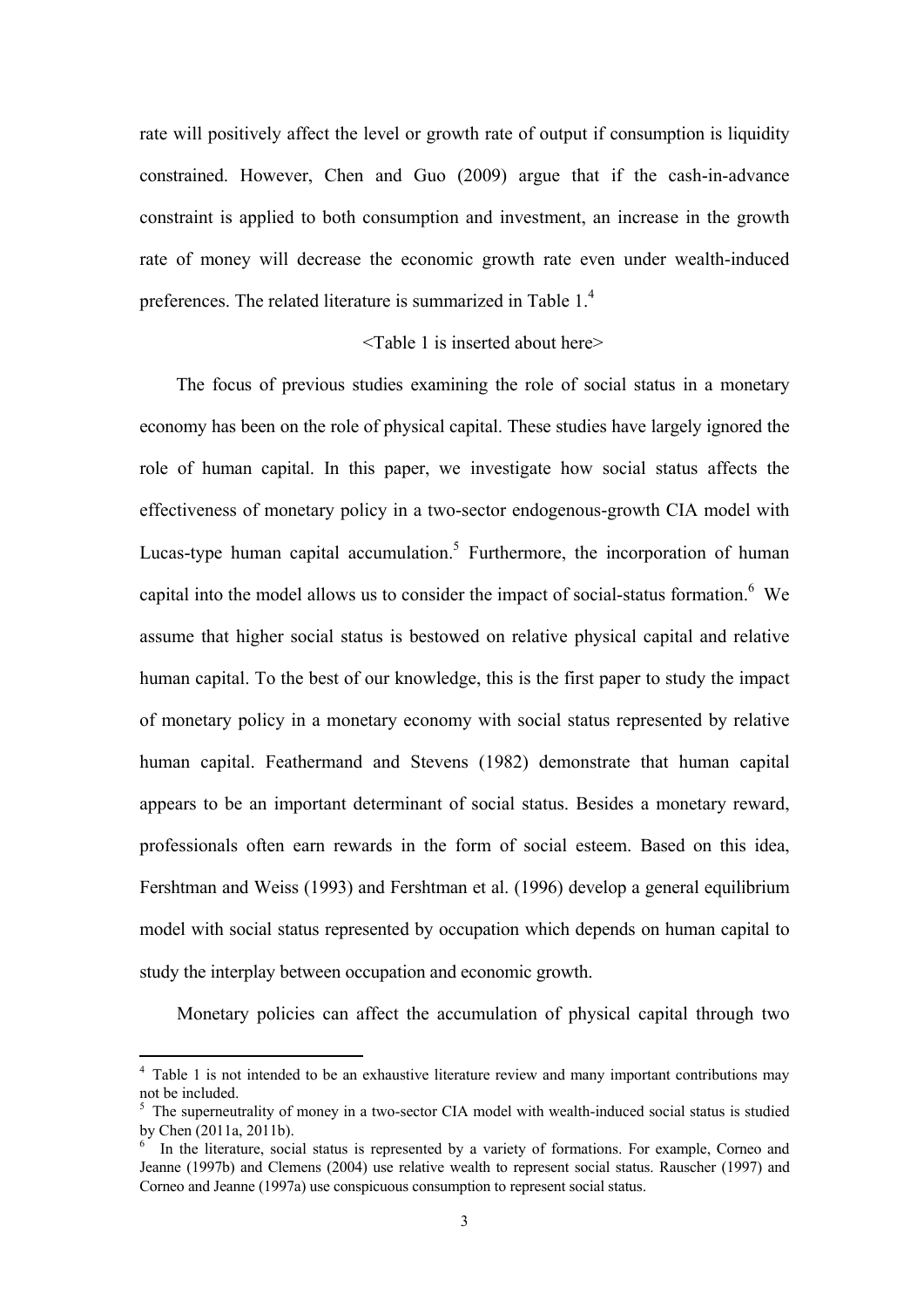channels. Tobin's effect demonstrates that a higher money growth rate increases investment due to the portfolio substitution effect. However, an increase in the inflation rate also reduces the real money balance which in turn will affect investment through the cash-in-advance constraint. There are two types of cash-in-advance constraints considered in this paper. We first assume that consumption is liquidity constrained. In this case, an increase in the money growth rate reduces future consumption through the cash-in-advance constraint. This induces the agent to use current consumption to substitute for future consumption and reduces investment. Second, we assume that both consumption and investment are liquidity constrained. In this case, an increase in the money growth rate induces a lower real balance which restricts the agent's ability to both consume and invest.

In both cases, we show that a two-sector endogenous-growth CIA model with social status can be represented by a four-dimensional dynamic system, and we also examine the existence and uniqueness of the equilibrium. We find that the superneutrality of money in the growth-rate sense depends on the nature of the formation of social status. When the social status depends only on relative physical capital, changes in monetary policy will not affect economic growth and money is growth-rate superneutral. This is because although the existence of wealth-induced preferences increases physical capital accumulation, it lowers the incentive for human capital accumulation. However, when the desire for social status depends on relative human capital, the money growth rate will positively affect the economic growth. The presence of human-capital-induced preference reinforces the incentive for human capital accumulation (direct effect). Since human capital and physical capital are complements in the process of production, an increase in the human capital accumulation will increase the return of investment in physical capital (indirect effect). Both effects encourage economic growth.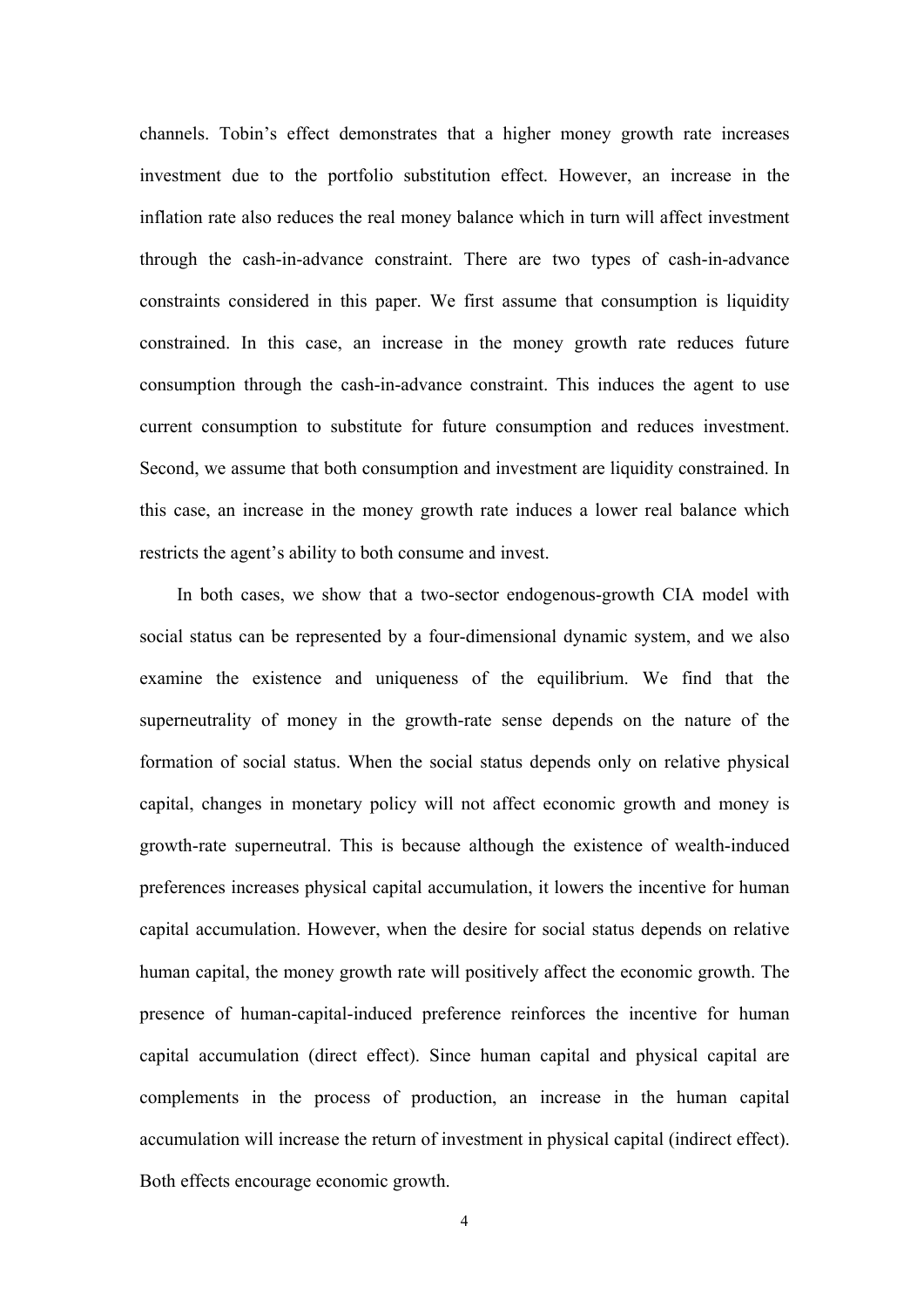When the desire to pursue physical capital increases, the incentive of physical capital accumulation becomes higher and causes higher investment in physical capital. This induces a larger fraction of human capital to be involved in output production and the long-run growth rate will decrease since a smaller fraction of human capital is devoted to human capital accumulation. On the other hand, when the desire to pursue human capital increases, it strengthens the motivation of human capital accumulation. The long-run economic growth will increase because of a higher fraction of human capital devoted to human capital accumulation.

The remainder of this paper is organized as follows. In the next section we develop a two-sector endogenous growth model where consumption is liquidity constrained and examine the growth-rate superneutrality of money. In Sections 3, we study the effects of money growth rate on the long-run growth in a monetary economy where both consumption and investment are liquidity constrained. The final section concludes.

#### **2. A TWO-SECTOR CIA MODEL**

We begin our analysis by considering a two-sector CIA model of human capital accumulation, with the economy comprising of a representative, infinitely-lived agent. Following the idea proposed by Corneo and Jeanne (1997), we assume that social status is represented by the *relative* physical (human) capital. The representative agent cares about both consumption  $(c<sub>t</sub>)$  and social status, which is composed by the relative physical capital and relative human capital. The discounted lifetime utility is:

$$
\int_0^\infty \left[ \log(c_t) + \beta v(k_t/K_t) + \sigma v(h_t/H_t) \right] \exp(-\rho t) dt,
$$

where  $\rho \in (0,1)$  is the discount factor,  $k_t$  and  $K_t$  respectively denote individual and aggregate physical capital and  $h_t$  and  $H_t$  respectively represent individual and aggregate human capital. The parameters  $\beta \ge 0$  and  $\sigma \ge 0$  respectively denote the desire for social status represented by physical and human capital. Let  $v'(q_t/Q_t)$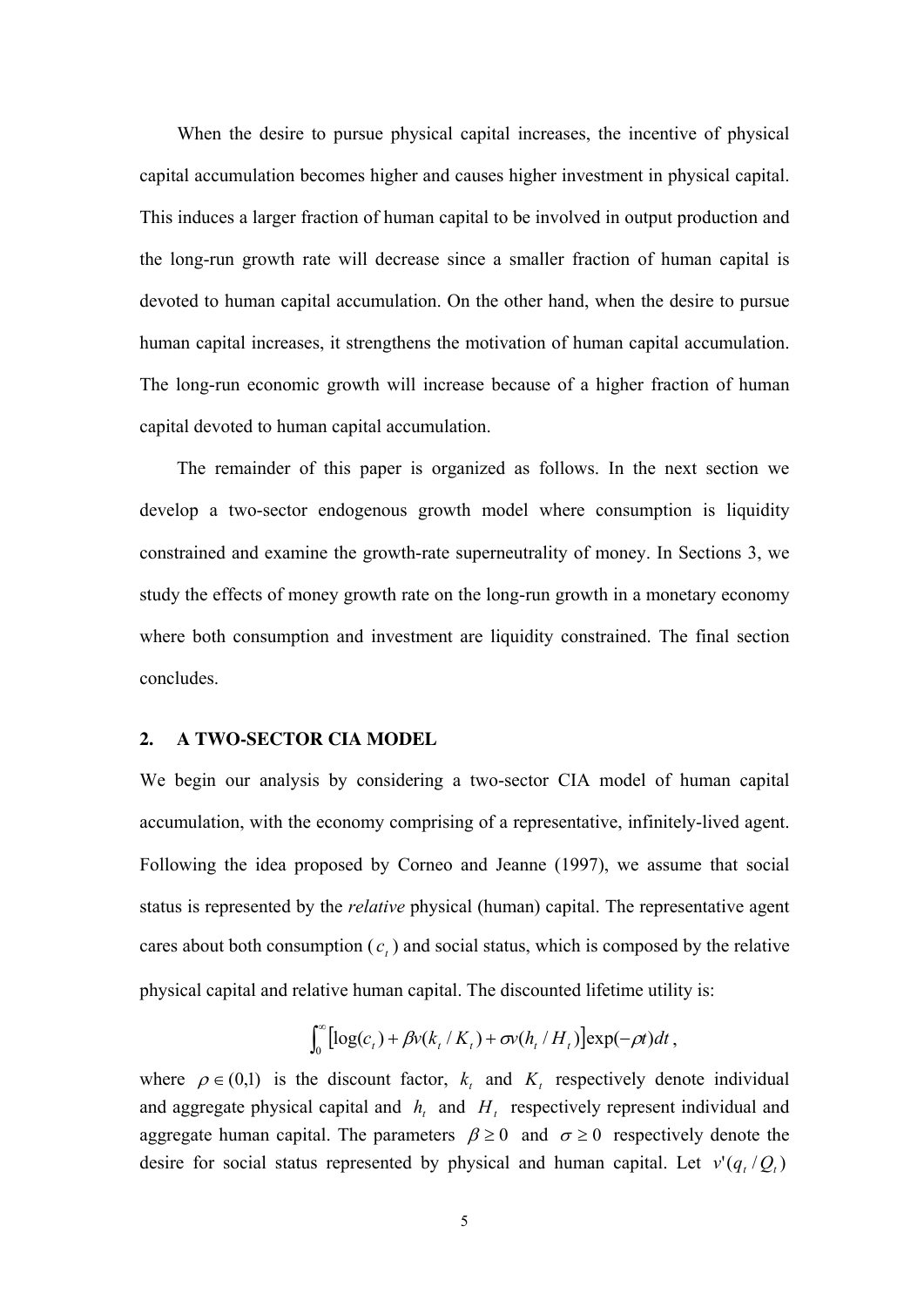represent the derivative of function  $v(q_t/Q_t)$  with respect to  $(q_t/Q_t)$ . The periodic utility function  $v(q, /Q_t)$ has the properties that  $v'(1) = 1$  $v_{q_t} = \partial v / \partial q_t = v'(q_t/Q_t)/q_t > 0$  and  $v_{q_t q_t} = \partial^2 v / \partial q_t^2 < 0$  where  $q_t = k_t$ ,  $h_t$  and  $Q_t = K_t$ ,  $H_t$ .

We consider an endogenous growth monetary economy comprising of two sectors, one of which produces output used for consumption and investment, while the other produces human capital. Let  $u_t$  and  $(1 - u_t)$  respectively represent the proportion of human capital devoted to the production of output and the accumulation of human capital. Labor supply, which is inelastic, is normalized to unity. There is a constant-returns-to-scale production technology for output  $(y_t)$  which is produced by using both physical capital and effective labor  $(u_t h_t)$ :

$$
y_t = Ak_t^{\alpha} (u_t h_t)^{1-\alpha}, \qquad (1)
$$

where  $A > 0$  is total factor productivity and  $\alpha \in (0,1)$  denotes the capital share of output.

Following Lucas (1988), we assume that human capital accumulation evolves based on the following equation:

$$
\dot{h}_t = B(1 - u_t)h_t, \qquad (2)
$$

where  $B > \rho$  represents the technology parameter for human capital accumulation.<sup>7</sup>

In period  $t$ , the government injects money into the economy by giving nominal lump-sum transfers to the representative agent. We assume that the nominal money supply grows at the rate of  $\mu > 0$ . Let  $p_t$  and  $m_t$  denote the common price and individual real money balance in period  $t$ . The representative agent uses the real money balance in period  $t$ , determined in the previous period  $t-1$ , to buy goods for consumption and investment. Thus, the cash-in-advance constraint for the

<u>.</u>

<sup>7</sup> We assume  $B > \rho$  so that the growth rate at equilibrium is positive when social status is not present.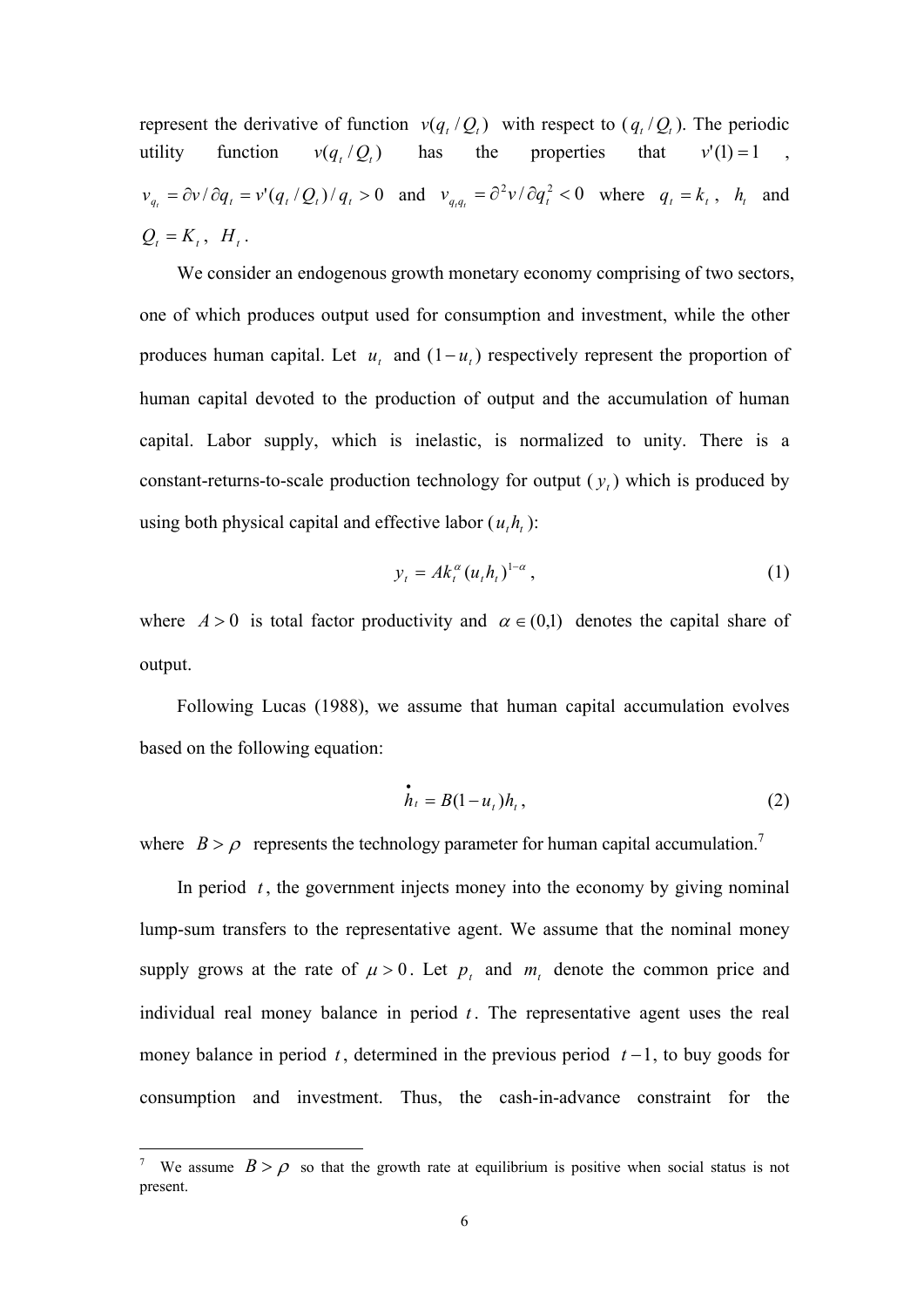representative agent is:

$$
c_t + \phi i_t \le m_t. \tag{3}
$$

When  $\phi = 0$ , the cash-in-advance constraint is only applied to consumption. When  $\phi = 1$ , both consumption and investment are subject to the cash-in-advance constraint.

The budget constraint for the representative agent is:

$$
c_{t} + i_{t} + m_{t} = r_{t}k_{t} + w_{t}u_{t}h_{t} - \pi_{t}m_{t} + \tau_{t},
$$
\n(4)

where  $i_t$  denotes investment,  $r_t$  is the real rental rate of physical capital,  $w_t$  is the real wage,  $\pi_t = \frac{1}{p_t} p_t$  represents the inflation rate and  $\tau_t = \mu m_t$  is the real lump-sum transfers that households receive from the monetary authority.

The law of motion of capital follows:

$$
\dot{\vec{k}}_t = \vec{i}_t - \delta \vec{k}_t, \qquad (5)
$$

where  $\delta \in [0,1]$  is the depreciation rate of physical capital. The real interest rate is therefore represented by  $(r<sub>t</sub> - \delta)$ .

Let  $\lambda_{ht}$ ,  $\lambda_{mt}$  and  $\lambda_{kt}$  respectively represent the co-state variables of Eqs. (2), (4) and (5) and  $\xi$  represents the multiplier of Eq. (3). The first-order necessary conditions for the representative agent's optimization problem are:

$$
\frac{1}{c_t} = \lambda_{mt} + \xi_t, \tag{6}
$$

$$
\lambda_{mt} + \phi \xi_t = \lambda_{kt},\tag{7}
$$

$$
\lambda_{m} w_t = \lambda_{h} B , \qquad (8)
$$

$$
\dot{\lambda}_{kt} = (\rho + \delta)\lambda_{kt} - \beta v' \bigg(\frac{k_t}{K_t}\bigg) \frac{1}{K_t} - \lambda_{mt} r_t,
$$
\n(9)

$$
\dot{\lambda}_{mt} = (\rho + \pi_t)\lambda_{mt} - \xi_t, \qquad (10)
$$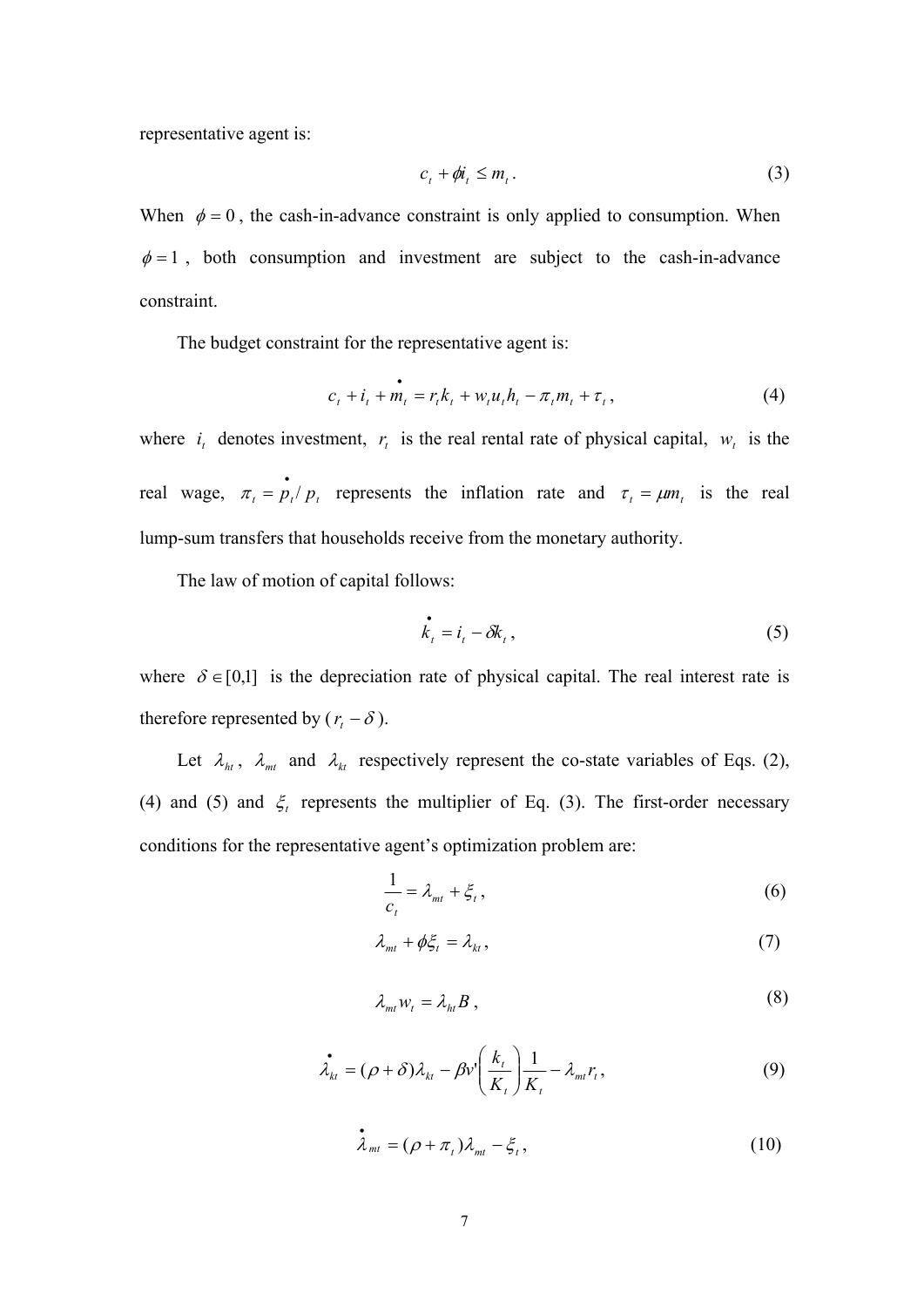$$
\dot{\lambda}_{ht} = \rho \gamma_t - \sigma v' \bigg( \frac{h_t}{H_t} \bigg) \frac{1}{H_t} - \lambda_{mt} w_t u_t - \lambda_{ht} B (1 - u_t) \,, \tag{11}
$$

plus the transversality conditions:

$$
\lim_{t\to\infty}e^{-\rho t}\lambda_{kt}k_t=0\,,\qquad \lim_{t\to\infty}e^{-\rho t}\lambda_{mt}m_t=0\,,\qquad \lim_{t\to\infty}e^{-\rho t}\lambda_{ht}h_t=0\,.
$$

Eq. (6) demonstrates that the marginal benefit equals the marginal cost of consumption. Eqs. (7) and (9) govern the evolution of physical capital, where the marginal utility benefit from agents' status-seeking physical capital accumulation is captured by the term  $t \left/ \right.$ <sup> $\mathbf{I}$ </sup> $t$ *t K K*  $w\left(\frac{k_t}{K}\right)\frac{1}{K}$ J  $\setminus$  $\overline{\phantom{a}}$  $\setminus$ ſ  $\mathcal{P}[\mathcal{P}]\left| \frac{\partial u}{\partial x} \right|$ . Eq. (10) demonstrates that the marginal values of real money holdings equals the marginal costs. Eq.  $(8)$  states that the marginal returns of human capital from final production and human capital accumulation should be equal and it determines the allocation of human capital. Eqs. (8) and (11) together govern the evolution of human capital over time, where  $t \left/ \right.$ <sup>*t*</sup> $t \left/ \right.$ *t H H*  $w\left(\frac{h_i}{H}\right)\frac{1}{H}$ J  $\setminus$  $\overline{\phantom{a}}$  $\setminus$ ſ  $\sigma v'$   $\frac{n_t}{r}$   $\frac{1}{r}$  reflects agents' status seeking of human capital accumulation.

As is common in the literature, we assume that the cash-in-advance constraint is strictly binding ( $\xi_t > 0$ ). In a symmetric equilibrium all agents consume and invest the same amount of goods, own the same amount of capital and real money balance and devote the same amount of human capital in production. That is,  $c_t = C_t$ ,  $i_t = I_t$ ,  $k_t = K_t$ ,  $h_t = H_t$ ,  $m_t = M_t$  and  $u_t = U_t$  where  $C_t$ ,  $I_t$ ,  $M_t$  and  $U_t$ respectively represent the aggregate consumption, investment, real money balance and the fraction of human capital devoted to the production of output. In the equilibrium, the factor prices are:

$$
r_t = A \alpha K_t^{\alpha - 1} (U_t H_t)^{1 - \alpha}, \qquad (12)
$$

$$
w_t = A(1 - \alpha)K_t^{\alpha}(U_t H_t)^{-\alpha}.
$$
 (13)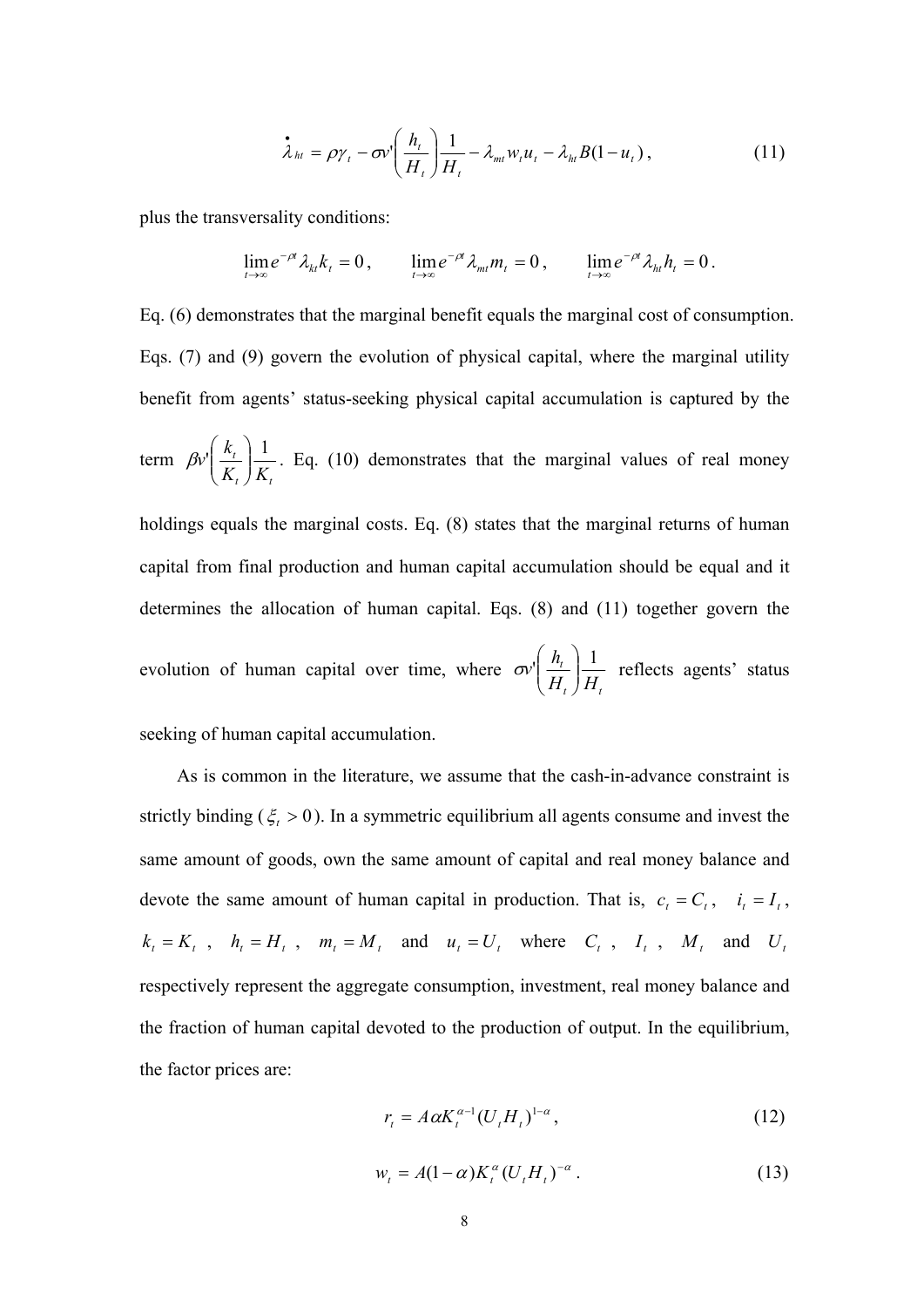The law of motion of the real money balance is:

$$
\dot{M}_t = (\mu - \pi_t) M_t. \tag{14}
$$

The goods market clearing condition implies:

$$
C_t + \mathbf{K}_t + \delta \mathbf{K}_t = Y_t, \qquad (15)
$$

where  $Y_t$  is the aggregate output. We define two stationary variables as *t*  $t = \frac{C_i}{K_i}$  $z_t = \frac{C}{U}$ and *t*  $t_t = \frac{H_t}{K_t}$  $x_t = \frac{H_t}{K}$ . Combining Eqs. (2) and (15) gives us the evolution of  $x_t$ .

$$
\frac{\dot{x}_t}{x_t} = \frac{\dot{H}_t}{H_t} - \frac{\dot{K}_t}{K_t} = \delta + B(1 - U_t) - A(U_t x_t)^{1 - \alpha} + z_t.
$$
\n(16)

Substituting Eqs. (8) and (13) into Eq. (11), we can derive:

$$
\frac{\dot{\lambda}_{ht}}{\lambda_{ht}} = \rho - B - \frac{\sigma}{\lambda_{ht} H_t}.
$$
\n(17)

#### **2.1 Cash for Consumption Only**

We first consider the case where the cash-in-advance constraint is applied only to consumption (that is,  $\phi = 0$ ). We define another stationary variable as *ktt*  $W_t = \frac{1}{K_t \lambda_{kt}}$ . The inflation rate is determined by Eqs.  $(6)$ ,  $(7)$ ,  $(9)$  and  $(10)$ :

$$
\pi_t = -1 + \delta - A\alpha (U_t x_t)^{1-\alpha} - \beta \psi_t + \frac{\psi_t}{z_t}.
$$
\n(18)

Combining Eqs. (7), (9) and (15), the evolution of  $\psi_t$  is governed by:

$$
\frac{\dot{\psi}_t}{\psi_t} = -\rho - A(1-\alpha)(U_t x_t)^{1-\alpha} + \beta \psi_t + z_t.
$$
 (19)

Using Eqs. (3), (14), (15) and (18), the dynamics of  $z_t$  is based on:

$$
\frac{z_t}{z_t} = 1 + \mu + \beta \psi_t - A(1 - \alpha)(U_t x_t)^{1 - \alpha} + z_t - \frac{\psi_t}{z_t}.
$$
 (20)

Combining Eqs. (8) and (17) gives us: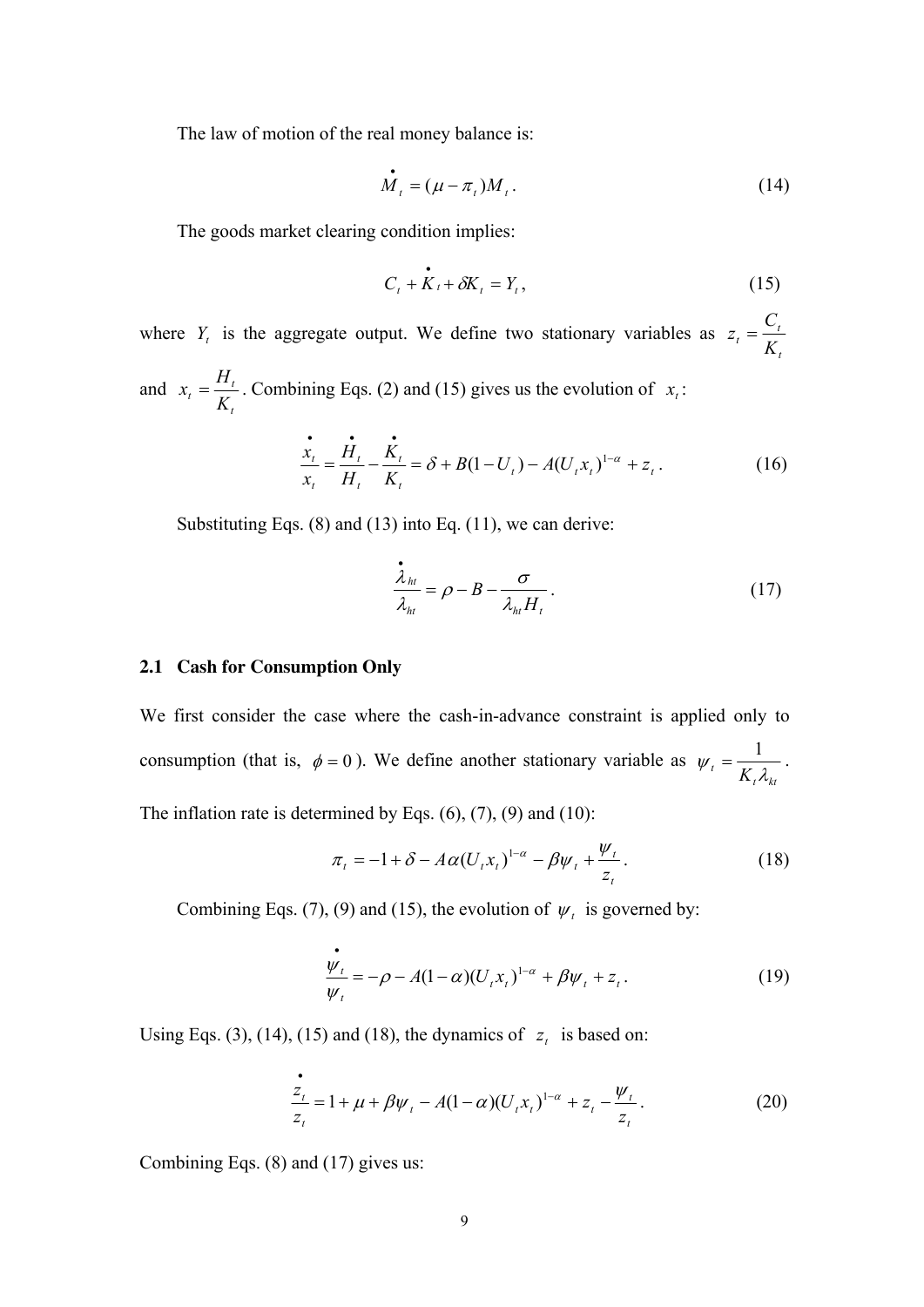$$
\frac{\dot{\lambda}_{ht}}{\lambda_{ht}} = \rho - B - \frac{\sigma B \psi_t}{A(1 - \alpha) x_t^{1 - \alpha} U_t^{-\alpha}}.
$$
\n(21)

Combining Eqs. (7)-(9), (16) and (21), the dynamics of  $U_t$  is governed by:

$$
\frac{\dot{U}_t}{U_t} = \frac{(1-\alpha)\delta}{\alpha} + \frac{B}{\alpha} \left[ 1 + \frac{\sigma \psi_t}{A(1-\alpha)x_t^{1-\alpha}U_t^{-\alpha}} \right] - B(1-U_t) - z_t - \frac{\beta}{\alpha} \psi_t.
$$
 (22)

Thus, the dynamic behavior of the economy is represented by a four- dimensional dynamic system of Eqs. (16), (19), (20) and (22) in  $x_t$ ,  $\psi_t$ ,  $z_t$  and  $U_t$ .

#### **2.2 The BGP Equilibrium**

Along the balanced growth path (BGP) equilibrium,  $C_t$ ,  $Y_t$ ,  $K_t$ ,  $H_t$  and  $M_t$  grow at a common growth rate ( $g^*$ ), while the common growth rate for  $\lambda_{kt}$  and  $\lambda_{mt}$  is ( $-g^*$ ). Thus, along the BGP equilibrium, the stationery variables  $\psi_t$ ,  $z_t$ ,  $x_t$ , and  $U_t$  do not grow. Let  $\psi^*$ ,  $z^*$ ,  $x^*$  and  $U^*$  represent the steady-state values of  $\psi_t$ ,  $z_t$ ,  $x_t$  and  $U_t$ . From Eqs.  $(16)$ ,  $(19)$ ,  $(20)$  and  $(22)$ , the steady-state conditions are:

$$
z^* = \frac{(1-\alpha)[B(1-U^*) + \delta] + \rho}{\alpha + \beta(1 + \mu + \rho)},
$$
\n(23a)

$$
\psi^* = (1 + \mu + \rho) z^*, \tag{23b}
$$

$$
A(1-\alpha)(U^*x^*)^{1-\alpha} = [1+\beta(1+\mu+\rho)]z^* - \rho, \qquad (23c)
$$

$$
B\left[1+\frac{\sigma U^*(1+\mu+\rho)z^*}{-\rho+[1+\beta(1+\mu+\rho)]z^*}\right] = B(1-U^*)+\rho.
$$
 (23d)

From Eqs. (23a), (23d), it follows that  $U^*$  is implicitly determined by:

$$
f(U^*, \mu, \beta, \sigma) = 0, \qquad (24a)
$$

where

$$
f(U, \mu, \beta, \sigma) = B(1 - U) + \rho - B \left\{ 1 + \frac{\sigma U(1 + \mu + \rho)z(U, \mu, \beta)}{-\rho + [1 + \beta(1 + \mu + \rho)]z(U, \mu, \beta, \sigma)} \right\}
$$
(24b)

and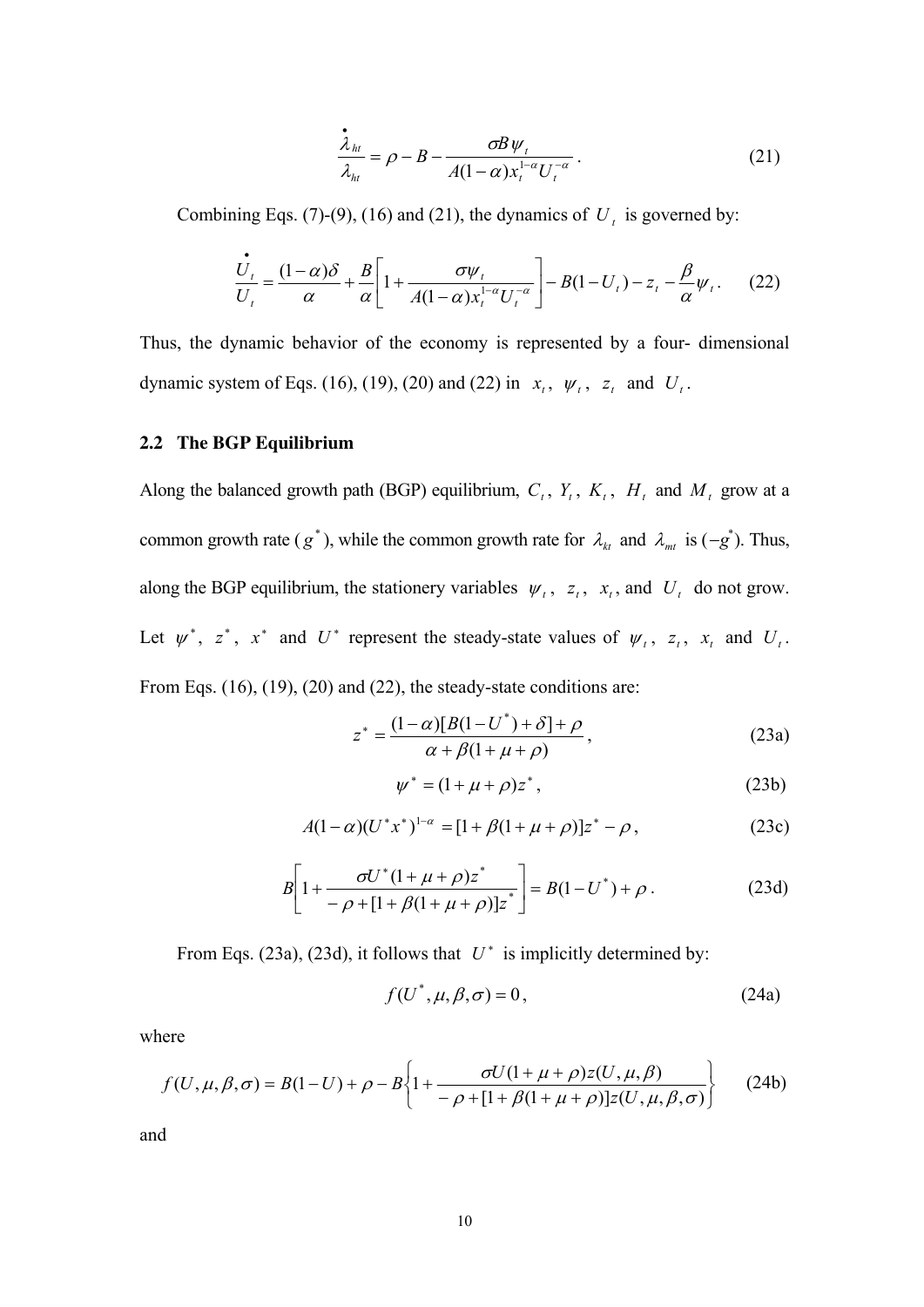$$
z(U, \mu, \beta) = \frac{(1-\alpha)[B(1-U) + \delta] + \rho}{\alpha + \beta(1 + \mu + \rho)}.
$$
 (24c)

Eq. (24c) implies that  $\partial z(U, \mu, \beta)/\partial U < 0$ . To examine the existence and uniqueness of the steady state, we take the first order derivatives of  $f(U, \mu, \beta, \sigma)$ and obtain:

$$
\frac{\partial f(U,\mu,\beta,\sigma)}{\partial U}
$$
\n
$$
= -B \left\{ 1 + \sigma(1 + \mu + \rho) \frac{z(U,\mu,\beta)\{-\rho + [1 + \beta(1 + \mu + \rho)]z(U,\mu,\beta)\} - \rho U \frac{\partial z(U,\mu,\beta)}{\partial U}}{\{-\rho + [1 + \beta(1 + \mu + \rho)]z(U,\mu,\beta)\}^2} \right\} < 0
$$

Thus,  $f(U, \mu, \beta, \sigma)$  is a monotonically decreasing function in *U*. Since  $U \in [0,1]$ , the boundary values of  $f(U)$  are:

$$
f_0 = f(0) = \rho > 0,
$$
  

$$
f_1 = f(1) = \rho - B \left[ 1 + \frac{\sigma (1 + \mu + \rho) [(1 - \alpha)\delta + \rho]}{(1 - \alpha)\{\rho + [1 + \beta(1 + \mu + \rho)]\delta\}} \right].
$$

Therefore, a sufficient condition for the existence and uniqueness of the steady state is that  $f_1 < 0$ . That is,

$$
B > B_1 = \frac{\rho(1-\alpha)\{\rho + [1+\beta(1+\mu+\rho)]\delta\}}{(1-\alpha)\delta[1+(\sigma+\beta)(1+\mu+\rho)] + [1-\alpha+\sigma(1+\mu+\rho)]\rho}.
$$

Function  $f(U, \mu, \beta, \sigma)$  is illustrated in Figure 1. We summarize our results in the following proposition.

**Proposition 1.** When the desire for the social status is present and there is a cash-in-advance constraint applied to consumption in a two-sector CIA model with human capital accumulation, there exists a unique BGP equilibrium if  $B > B_1$ .

<Figure 1 is inserted about here>

Eq. (24a) indicates that the solution of  $U^*$  is: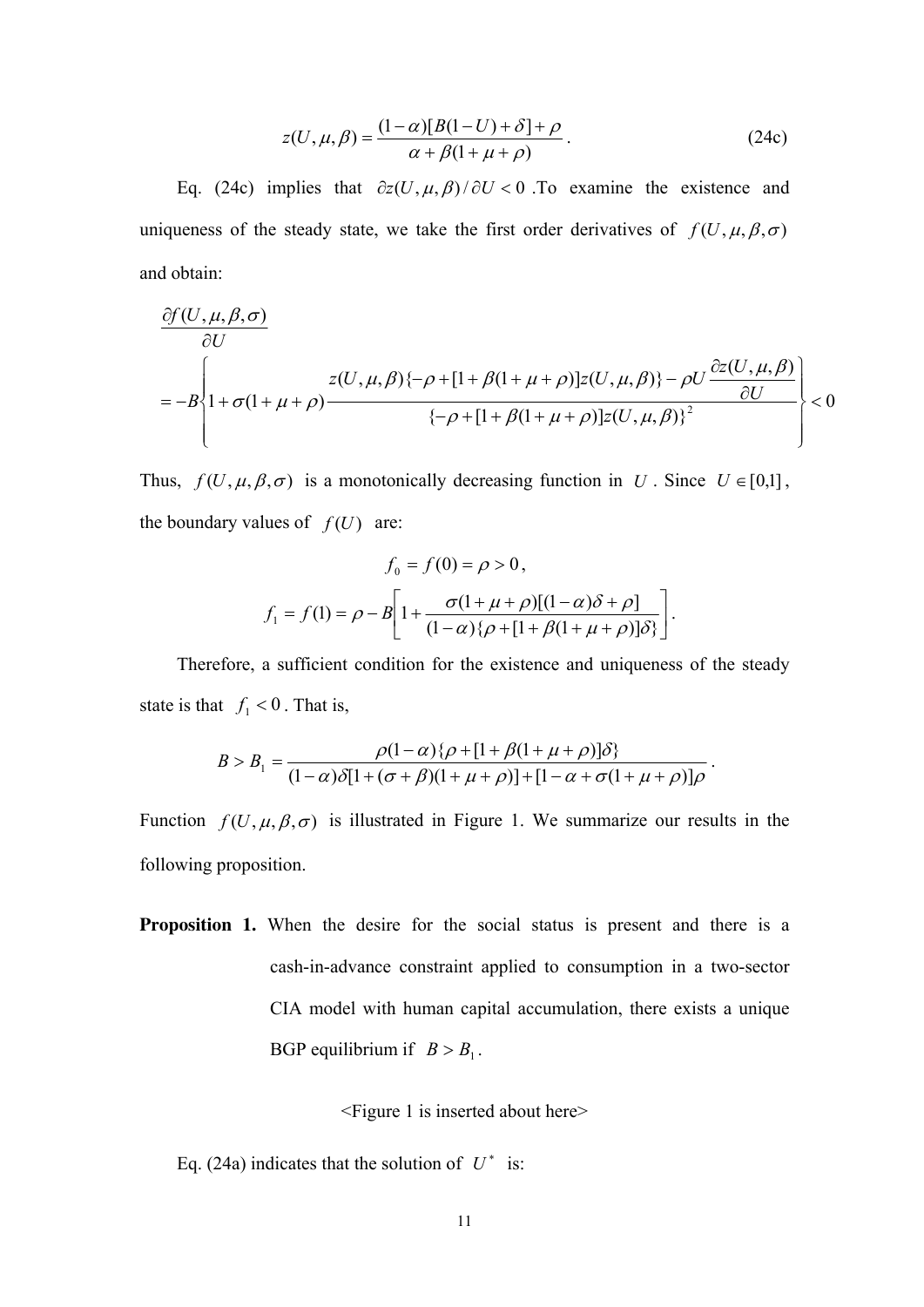$$
U^* = U^*(\mu, \beta, \sigma). \tag{24d}
$$

The BGP growth rate can be calculated by using Eq. (2):

$$
g^*(\mu, \beta, \sigma) = B(1 - U^*(\mu, \beta, \sigma)).
$$
\n(25)

We now turn to examine the effects of monetary policy. The first-order partial derivate of  $f(U, \mu, \beta, \sigma)$  with respect to  $\mu$  is:

$$
\frac{\partial f(U,\mu,\beta,\sigma)}{\partial \mu} = \frac{-\sigma B Uz(U,\mu,\beta)(1-\alpha)[B(1-U) + \delta + \rho]}{\{-\rho + [1 + \beta(1+\mu+\rho)]z(U,\mu,\beta)\}^2[\alpha + \beta(1+\mu+\rho)]}.
$$
(26)

Regarding social status, there are four possible situations. First, we consider the case where the desire for social status is not present ( $\beta = \sigma = 0$ ). In this case, Eq. (26) indicates that  $\partial f(U, \mu, \beta, \sigma) / \partial \mu = 0$ . That is, changes in the money growth rate will not affect the fraction of human capital used for human capital accumulation and the long-run economic growth rate. This confirms the results found by Marquis and Reffett (1991). Furthermore, using Eqs. (23a)-(23d) and (25), one can derive a constant BGP growth rate:

$$
g^* = B - \rho \tag{27a}
$$

A permanent increase in  $\mu$  reduces the real money balance, which depresses future consumption through the cash-in-advance constraint. Thus, the agent tends to use current consumption to substitute for future consumption, thereby reducing investment to the detriment of physical capital accumulation. On the other hand, an increase in the inflation rate raises the cost of money holdings. This causes the representative household to substitute out of real balances and into physical capital. These two effects cancel each other out so that an increase in  $\mu$  does not affect the long-run economic growth rate.

Note that the BGP growth rate in the CIA model with the standard Barro-Rebelo "*AK*" type production is:

$$
g^* = A - \rho - \delta \tag{27b}
$$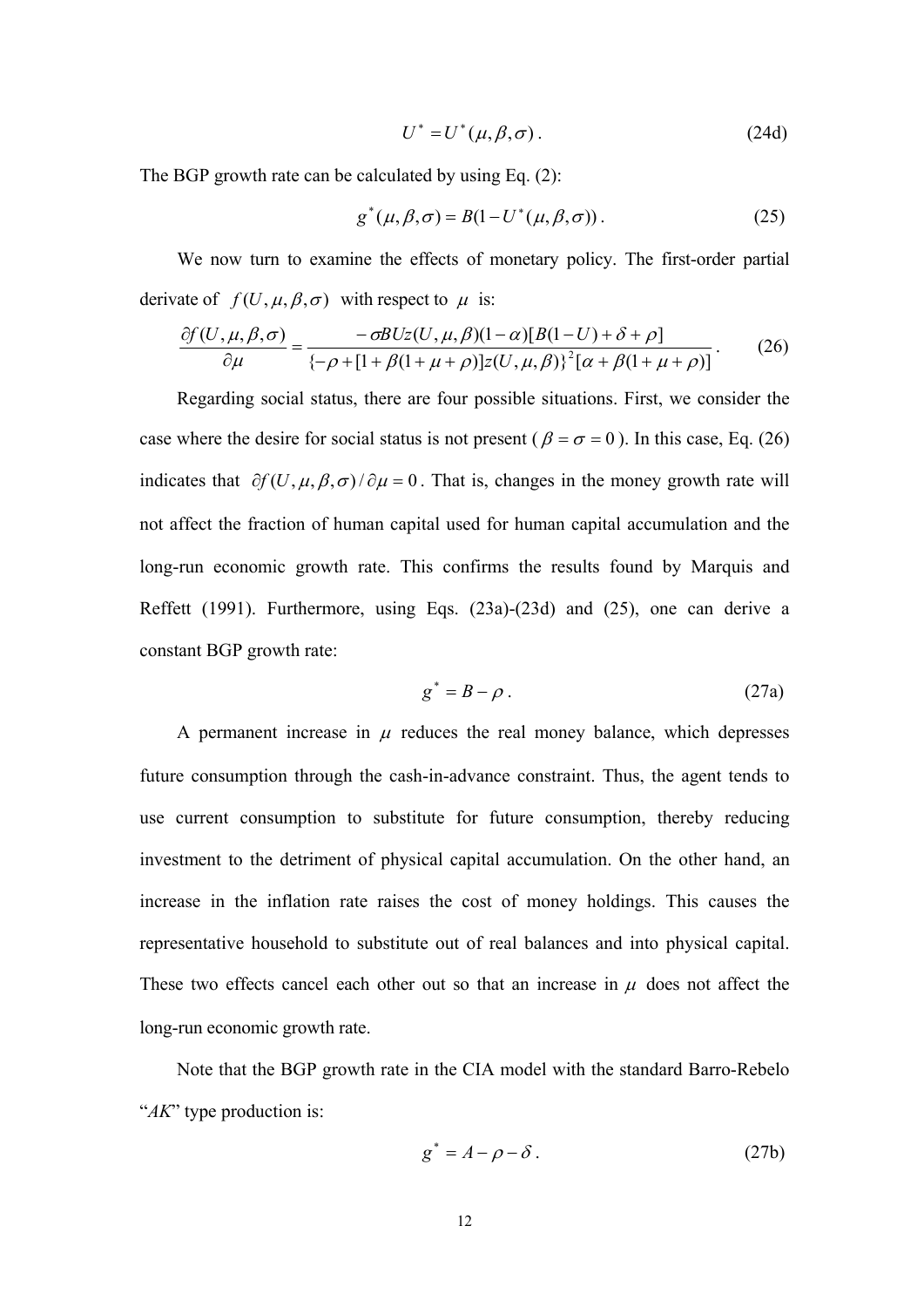Eqs. (27a) and (27b) indicate that when the desire for social status is not present, money is superneutral in the growth-rate sense, independent of the consideration of human capital accumulation. However, the long-run growth rate is driven by the production function in the "*AK*" model while it is driven by the human capital formation in an endogenous model with human capital accumulation.

Next, we consider the case where the desire for social status is represented by the level of physical capital ( $\sigma = 0$ ). In this case, Eq. (26) indicates that  $\partial f(U, \mu, \beta, \sigma)/\partial \mu = 0$  and money is superneutral in the growth-rate sense. The long-run growth rate is the same as the one given by Eq. (27b). This finding of the growth-rate superneutrality of money in a two-sector endogenous-growth economy with the wealth-induced preference is in line with the results in Chen (2011a) where the social status is represented by the absolute physical capital.

Note that this result is very different from the result found in the CIA model without human capital accumulation. Chang, Hsieh and Lai (2000) show that the BGP growth rate in the CIA model with "*AK*" type production function and status seeking is:

$$
g^* = A - \frac{\rho}{1 + \beta(1 + \mu + \rho)} - \delta \tag{27c}
$$

Eq. (27c) implies that money growth rate positively affects the economic growth rate in the long run when human capital accumulation is not taken into consideration. Our finding is different from theirs because the presence of social-status seeking will strengthen the motivation of physical capital accumulation but lead to a relative reduction in the incentive for human capital accumulation. The former is beneficial to economic growth while the latter hurts the economic growth. Overall, the economic growth rate is not affected by the money growth rate.

Third, when social status is represented by the level of human capital ( $\beta = 0$ ,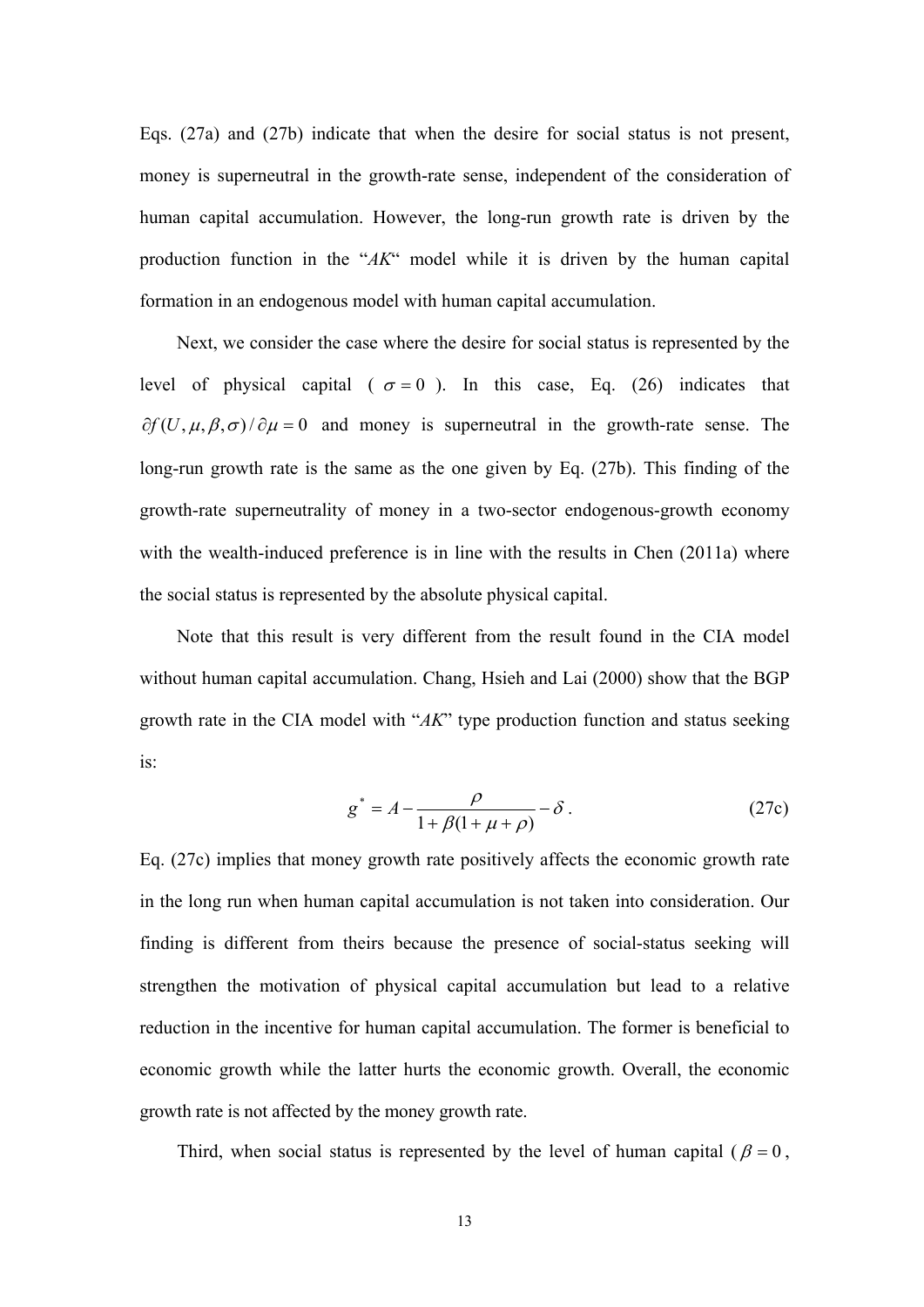$\sigma > 0$ ), Eq. (26) indicates that under this case,  $\partial f(U, \mu, \beta, \sigma)/\partial \mu < 0$ . Then an increase  $\mu$  will shift the curve of  $f(U, \mu, \beta, \sigma)$  in Figure 1 downward. This will reduce  $U^*$  and increase  $(1-U^*)$ . Therefore, an increase in  $\mu$  will raise  $g^*$ . The presence of social status strengthens the motivation of human capital accumulation. Moreover, since physical capital and human capital are complements in the production function, an increase in the rate of human capital accumulation will also raise the returns to physical capital and investment in physical capital will increase. Both increases in human capital and physical capital accumulation encourage the economic growth rate.

The last case we consider is that in which social status is represented by the levels of physical capital and human capital. In this case,  $\partial f(U, \mu, \beta, \sigma)/\partial \mu < 0$ . and an increase in the money growth rate will raise the long-run economic growth rate. From our analysis in the previous two cases, we know that the non-superneutrality of money is caused by the presence of social status represented by relative human capital. We summarize our findings in Table 1 and in the following proposition:

**Proposition 2:** *When a cash-in-advance constraint is applied to consumption, the growth-rate superneutrality of money is conditional on the specification of social status formation. Money is superneutral in the growth-rate sense if there is no desire for social status or if social status depends only on relative physical capital. However, if social status depends on relative human capital, an increase in the money growth rate will raise the BGP growth rate.* 

To study the impact of social status, we first calculate the first-order partial derivate of  $f(U, \mu, \beta, \sigma)$  with respect to  $\beta$ :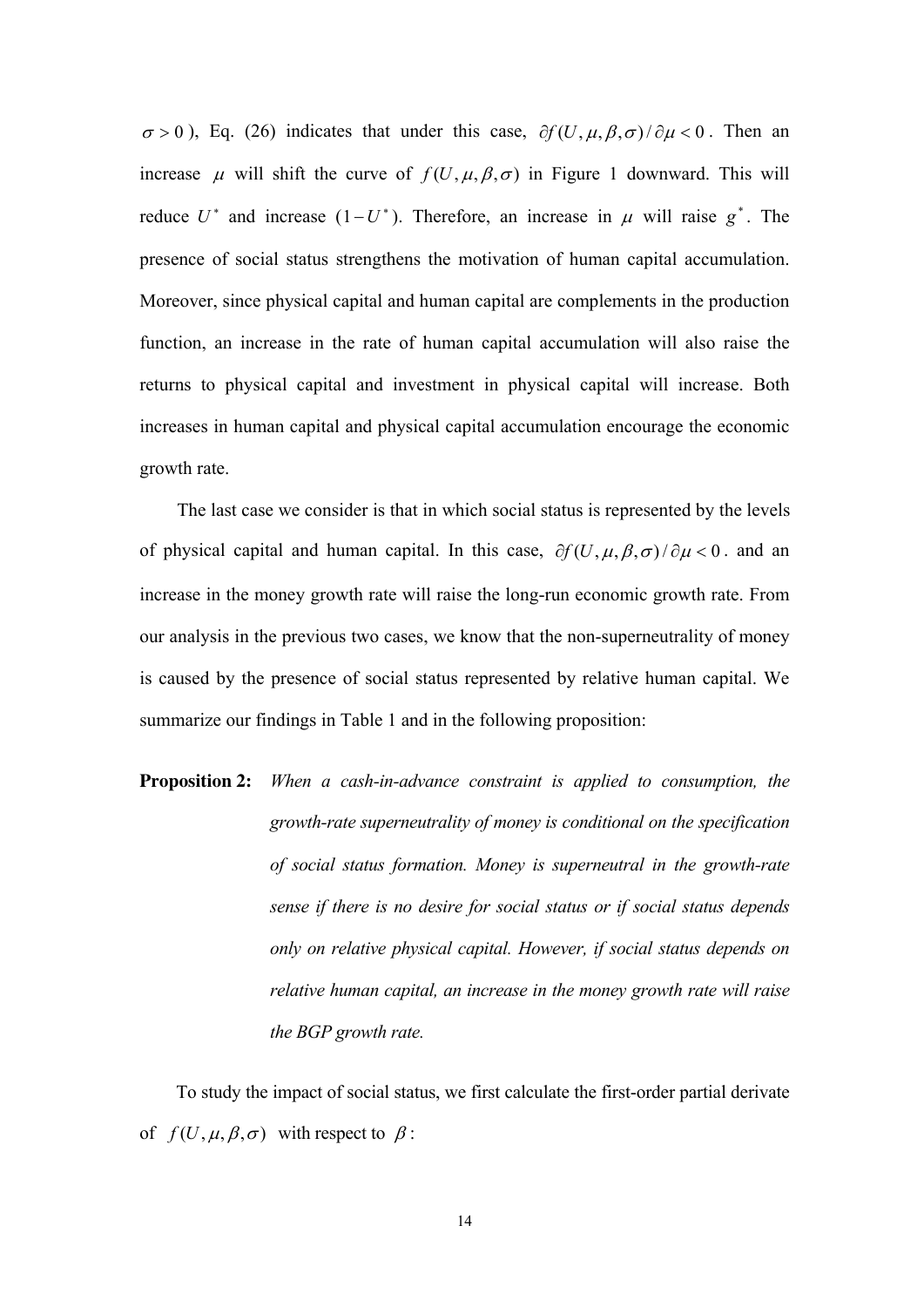$$
\frac{\partial f(U,\mu,\beta,\sigma)}{\partial \beta} = \frac{\sigma B U (1 + \mu + \rho)^2 (1 - \alpha) z(U,\mu,\beta) [B(1-U) + \delta]}{\{-\rho + [1 + \beta (1 + \mu + \rho)] z(U,\mu,\beta)\}^2 [\alpha + \beta (1 + \mu + \rho)]} > 0. \tag{28}
$$

Eq. (28) implies that an increase in  $\beta$  will shift  $f(U^*)$  upward. Therefore, an increase in  $\beta$  raises  $U^*$  and reduces  $(1-U^*)$ , so the long-run economic growth rate will decrease. This is because an increase in  $\beta$  induces higher investment in physical capital and also causes a larger fraction of human capital to be involved in output production. With the decrease in the fraction of human capital devoted to human capital accumulation, the BGP growth rate decreases.

Then we calculate the first-order partial derivative of  $f(U, \mu, \beta, \sigma)$  with respect to  $\sigma$  :

$$
\frac{\partial f(U,\mu,\beta,\sigma)}{\partial \sigma} = \frac{-BU(1+\mu+\rho)z(U,\mu,\beta)}{-\rho+[1+\beta(1+\mu+\rho)]z(U,\mu,\beta)} < 0.
$$
 (29)

Eq. (29) implies that an increase in  $\sigma$  will shift  $f(U^*)$  downward .Therefore, an increase in  $\sigma$  reduces  $U^*$  and thus raises  $g^*$ . Since an increase in  $\sigma$  reinforces the motivation to accumulate human capital, it causes a higher fraction of human capital to be devoted to human capital accumulation. Therefore, the long-run economic growth increases.

#### <Table 2 is inserted about here>

Because the model is represented by a four-dimensional dynamical system, it is difficult to examine the stability around the equilibrium analytically. Thus, we resort to numerical methods and study the local property of the dynamic behavior around the equilibrium by assigning reasonable parameter values. We set  $\alpha = 1/3$ ,  $\phi = 0.2$ ,  $\rho = 0.025$ ,  $A = 0.1$ ,  $B = 0.02$  and  $\delta = 0.05$ . Table 2 presents values of U<sup>\*</sup>, z<sup>\*</sup>,  $x^*$ , and  $g^*$  with varying  $\mu$ ,  $\beta$  and  $\sigma$ . Rows 2, 3 and 4 display the effects with an increase in  $\mu$  from 0.05 to 1, rows 2, 5 and 6 present the impacts of an increase in  $\beta$  from 0.8 to 1.2 and rows 2, 7 and 8 show the impacts with an increase in  $\sigma$  from 0.8 to 1.2. Our numerical results show that an increase in  $\mu$  or  $\sigma$  will lower  $U^*$ ,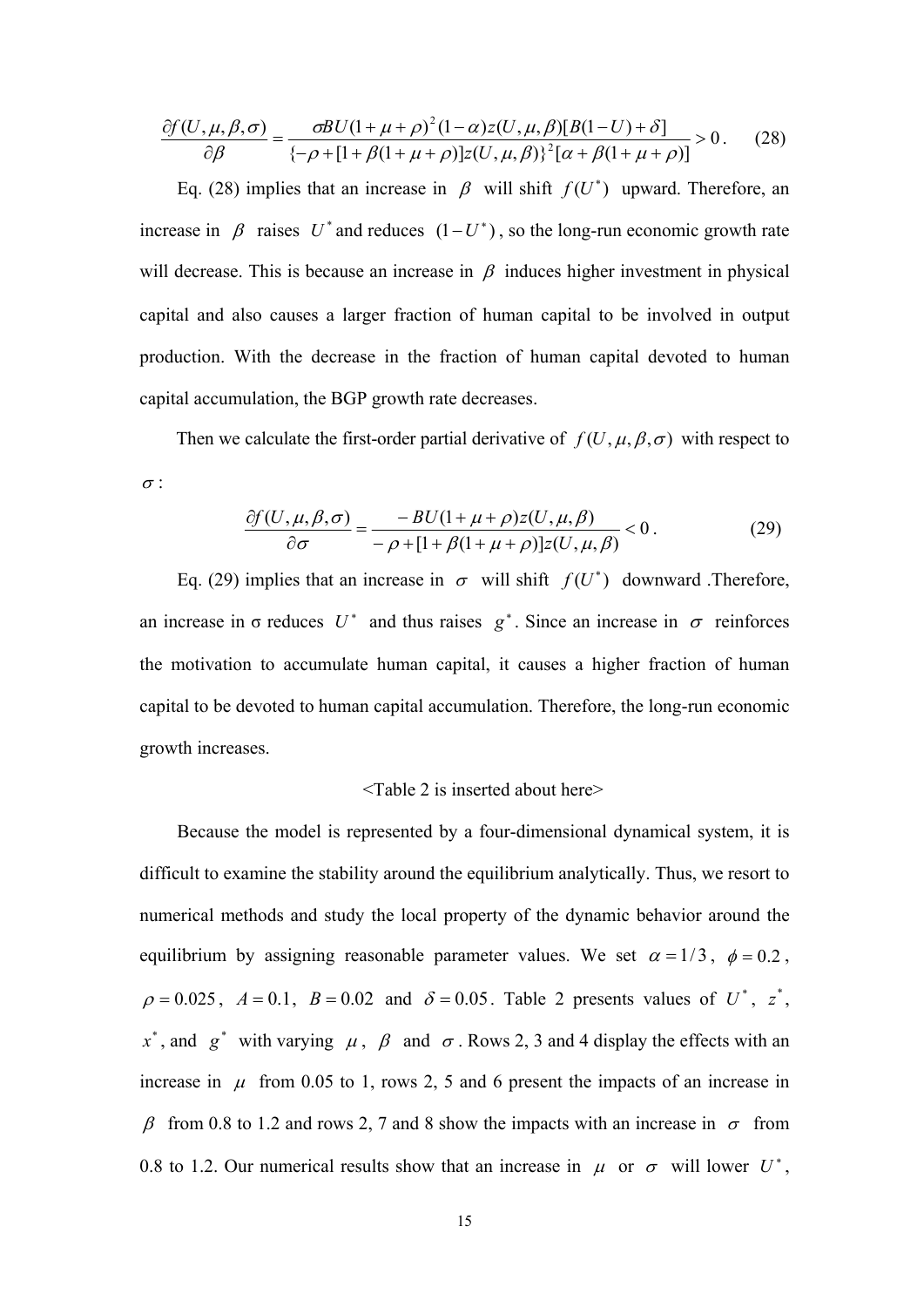but will raise  $g^*$ . On the other hand, an increase in  $\beta$  will increase  $U^*$ , but will decrease  $g^*$ . To study the stability around the equilibrium, we compute the Jacobian matrix of the dynamical system of Eqs. (16), (19), (20) and (22) evaluated at the steady state and calculate its eigenvalues. In all cases shown in Table 2, there are three eigenvalues with positive real parts and one eigenvalue with negative real part. Since there are three jump variables ( $\psi_t$ ,  $z_t$  and  $U_t$ ) and one non-jump variable ( $x_t$ ) in the model, this indicates that the BGP equilibrium exhibits saddle-path stability in all cases.

#### **3. CASH FOR CONSUMPTION AND INVESTMENT**

We now turn to consider the case where  $\phi = 1$ . That is, the cash-in-advance constraint applied to both consumption and investment. In order to simplify the derivation, instead of using  $p_t$ , we define a new stationary variable *mt*  $\theta_t = \frac{\lambda t_{ki}}{\lambda}$  $\theta_{t} = \frac{\lambda_{kt}}{1}$ . Combining Eqs. (6)-(8) and (17), we have:

$$
\frac{\dot{\lambda}_{ht}}{\lambda_{ht}} = \rho - B - \frac{\sigma B z_t \theta_t}{A(1 - \alpha) x_t^{1 - \alpha} U_t^{-\alpha}}.
$$
\n(30)

Combining the binding cash-in-advance constraint and the resource constraint, we can derive:

$$
M_{t} = A_{t} K_{t}^{\alpha} (U_{t} H_{t})^{1-\alpha} . \tag{31}
$$

Taking logarithms on both sides of Eq. (31) and differentiating with respect to time, then combining with Eq. (14), the inflation rate is endogenously determined by:

$$
\pi_t = \mu - \alpha \frac{\dot{\mathbf{K}}_t}{K_t} - (1 - \alpha) \left( \frac{\dot{\mathbf{U}}_t}{U_t} + \frac{\dot{\mathbf{H}}_t}{H_t} \right). \tag{32}
$$

Combining Eqs. (6), (7), (9), (10) and (32), we have: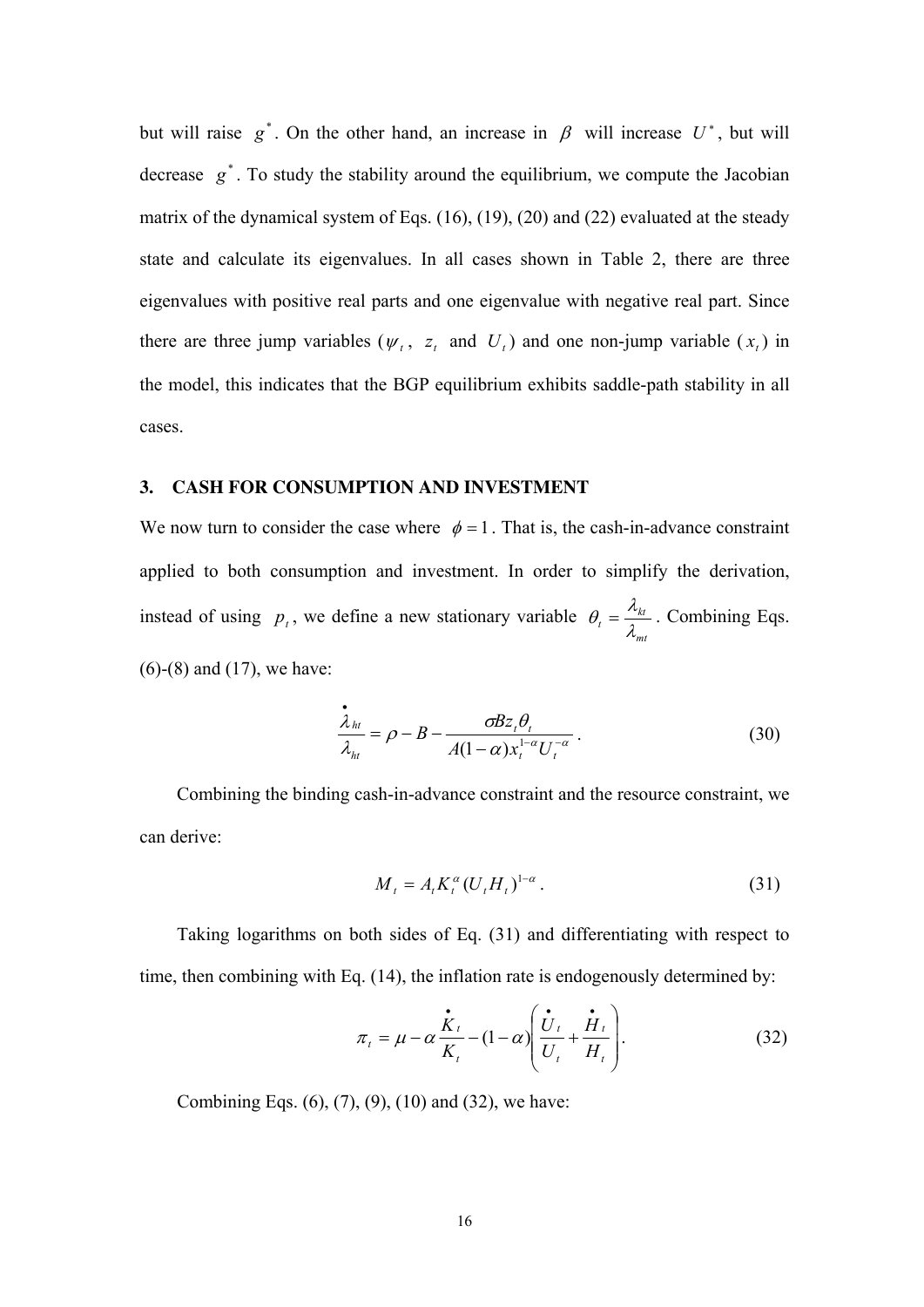$$
\frac{\dot{\theta}_{t}}{\theta_{t}} = (1 - \alpha)\delta - (\alpha + \beta)z_{t} + \frac{(\theta_{t} - 1)A\alpha(U_{t}x_{t})^{1-\alpha}}{\theta_{t}} + (1 - \alpha)\left[\frac{\dot{U}_{t}}{U_{t}} + B(1 - U_{t})\right] - 1 - \mu + \theta_{t}.
$$
\n(33)

Combining Eqs.  $(6)$ ,  $(7)$ ,  $(9)$  and  $(15)$  gives us:

$$
\frac{z_t}{z_t} = -\rho + (1+\beta)z_t + \left(\frac{\alpha}{\theta_t} - 1\right)A(U_t x_t)^{1-\alpha}.
$$
\n(34)

Using Eqs. (8), (10), (16), (30) and (32), the dynamics of  $U_t$  can be expressed as:

$$
\frac{\dot{U}_t}{U_t} = 1 + \mu + BU_t - \theta_t + \frac{\sigma B \theta_t z_t}{A(1 - \alpha) x_t^{1 - \alpha} U_t^{-\alpha}}.
$$
\n(35)

Eqs. (16) and (33)-(35) constitute a four-dimensional dynamic system of equations represented by  $x_t$ ,  $\theta_t$ ,  $z_t$  and  $U_t$ .

#### **3.1 The BGP Equilibrium**

Along the BGP equilibrium, the stationery variables  $x_t$ ,  $\theta_t$ ,  $z_t$  and  $U_t$  do not grow. From Eqs. (16) and (33)-(35), the steady state values  $x^*$ ,  $\theta^*$ ,  $z^*$  and  $U^*$  are determined by the following equations:

$$
\theta^* = 1 + \mu + \rho, \tag{36a}
$$

$$
z^* = \frac{(1 + \mu + \rho - \alpha)[B(1 - U^*) + \delta] + \rho(1 + \mu + \rho)}{\alpha + \beta(1 + \mu + \rho)},
$$
\n(36b)

$$
A(U^*x^*)^{1-\alpha} = z^* + B(1-U^*) + \delta, \qquad (36c)
$$

$$
(1 - \alpha)(\rho - BU^*)[z^* + B(1 - U^*) + \delta] = (1 + \mu + \rho)\sigma B U^* z^*.
$$
 (36d)

From Eqs. (36b) and (36d), it follows that  $U^*$  is implicitly determined by:

$$
\Lambda(U^*, \mu, \beta, \sigma) = 0, \qquad (37a)
$$

where

$$
\Lambda(U,\mu,\beta,\sigma)
$$
  
=  $(1-\alpha)(\rho - BU)[z(U,\mu,\beta) + B(1-U) + \delta] - (1+\mu+\rho)\sigma B Uz(U,\mu,\beta)$  (37b)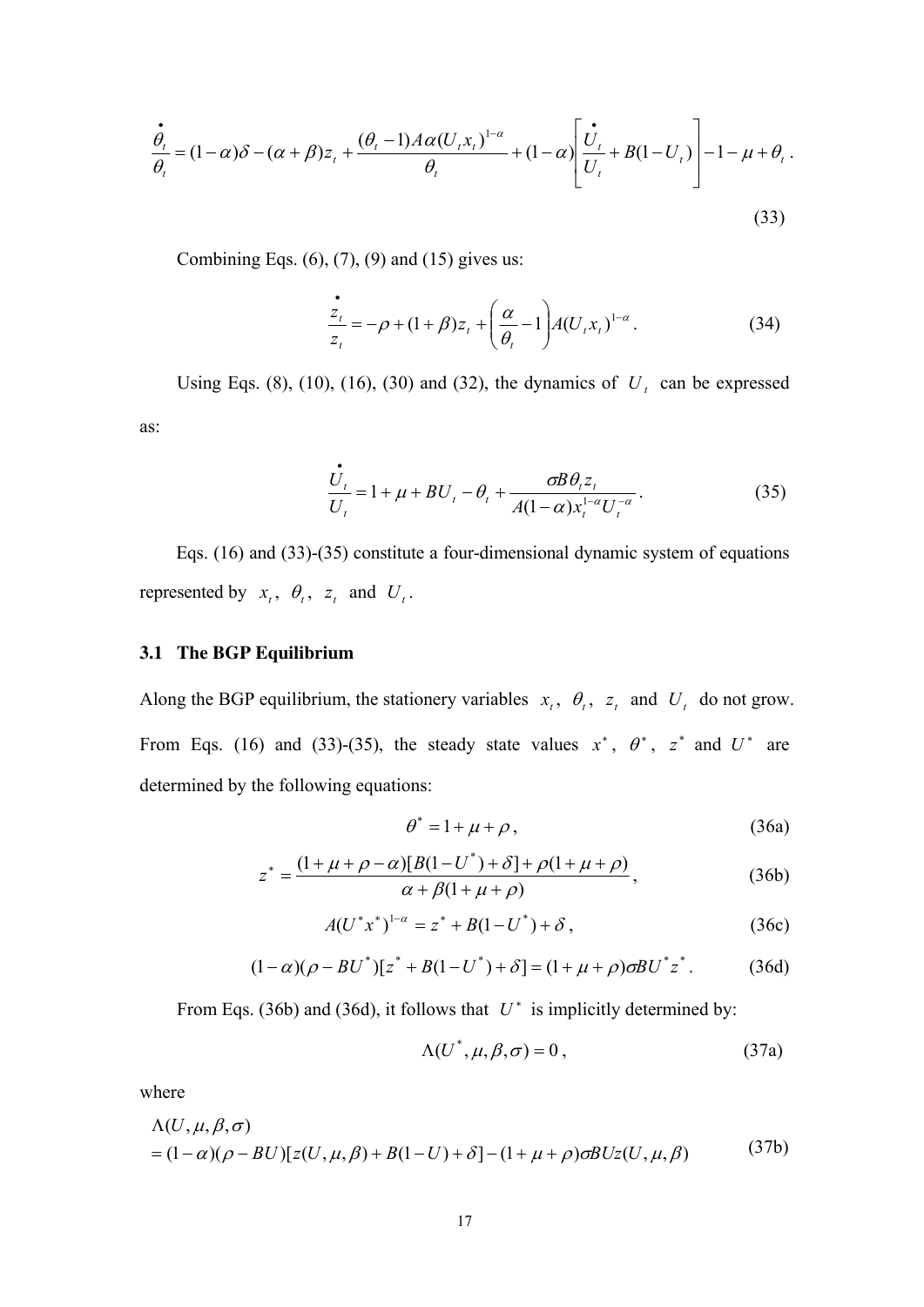and

$$
z(U, \mu, \beta) = \frac{(1 + \mu + \rho - \alpha)[B(1 - U) + \delta] + \rho(1 + \mu + \rho)}{\alpha + \beta(1 + \mu + \rho)}.
$$
 (37c)

Eq. (37a) indicates that the solution of  $U^*$  is:

$$
U^* = U^*(\mu, \beta, \sigma). \tag{37d}
$$

Once  $U^*$  is determined,  $z^*$  and  $x^*$  can be determined uniquely by Eqs. (36b)-(36c). Eq. (37b) implies that to guarantee the existence of the solution of  $U^* \in (0,1)$ , the parameters are subject to the constraint  $\rho > BU^*$ .

From Eq. (37c), we can easily derive that  $\partial z(U, \mu, \beta)/\partial U < 0$ . Using Eq. (37a)-(37c), we have:

$$
\frac{\partial \Lambda(U,\mu,\beta,\sigma)}{\partial U} = \frac{\partial g_1(U,\mu,\beta)}{\partial U} - \frac{\partial g_2(U,\mu,\beta,\sigma)}{\partial U} < 0,\tag{38}
$$

where

$$
g_1(U,\mu,\beta) = (1-\alpha)\bigg\{-B[z(U,\mu,\beta) + B(1-U) + \delta] + (\rho - BU)\bigg(\frac{\partial z(U,\mu,\beta)}{\partial U} - B\bigg)\bigg\} < 0
$$

and

$$
g_2(U, \mu, \beta, \sigma) = \sigma B(1 + \mu + \rho) \frac{(1 + \mu + \rho - \alpha)[B(1 - 2U) + \delta] + (1 + \mu + \rho)\rho}{\alpha + \beta(1 + \mu + \rho)} > 0.
$$

Eq. (38) indicates that  $\Lambda(U, \mu, \beta, \sigma)$  is a monotonically decreasing function in *U* . Since  $U \in [0,1]$ , the boundary values of  $\Lambda(U, \mu, \beta, \sigma)$  are:

$$
\Lambda_0 = \frac{(1-\alpha)\rho(1+\mu+\rho)[(B+\delta)(1+\beta)+\rho]}{\alpha+\beta(1+\mu+\rho)} > 0,
$$
\n
$$
\Lambda_1 = \frac{(1+\mu+\rho)\{(1-\alpha)(\rho-B)[\rho+(1+\beta)\delta]-B\sigma[(1+\mu+\rho)(\delta+\rho)-\alpha\delta]\}}{\alpha+\beta(1+\mu+\rho)},
$$

where  $\Lambda_0$  and  $\Lambda_1$  are boundary values evaluated at  $U = 0$  and  $U = 1$ , respectively.

Therefore, a sufficient condition for the uniqueness of the steady state is that  $\Lambda_1$  < 0. That is,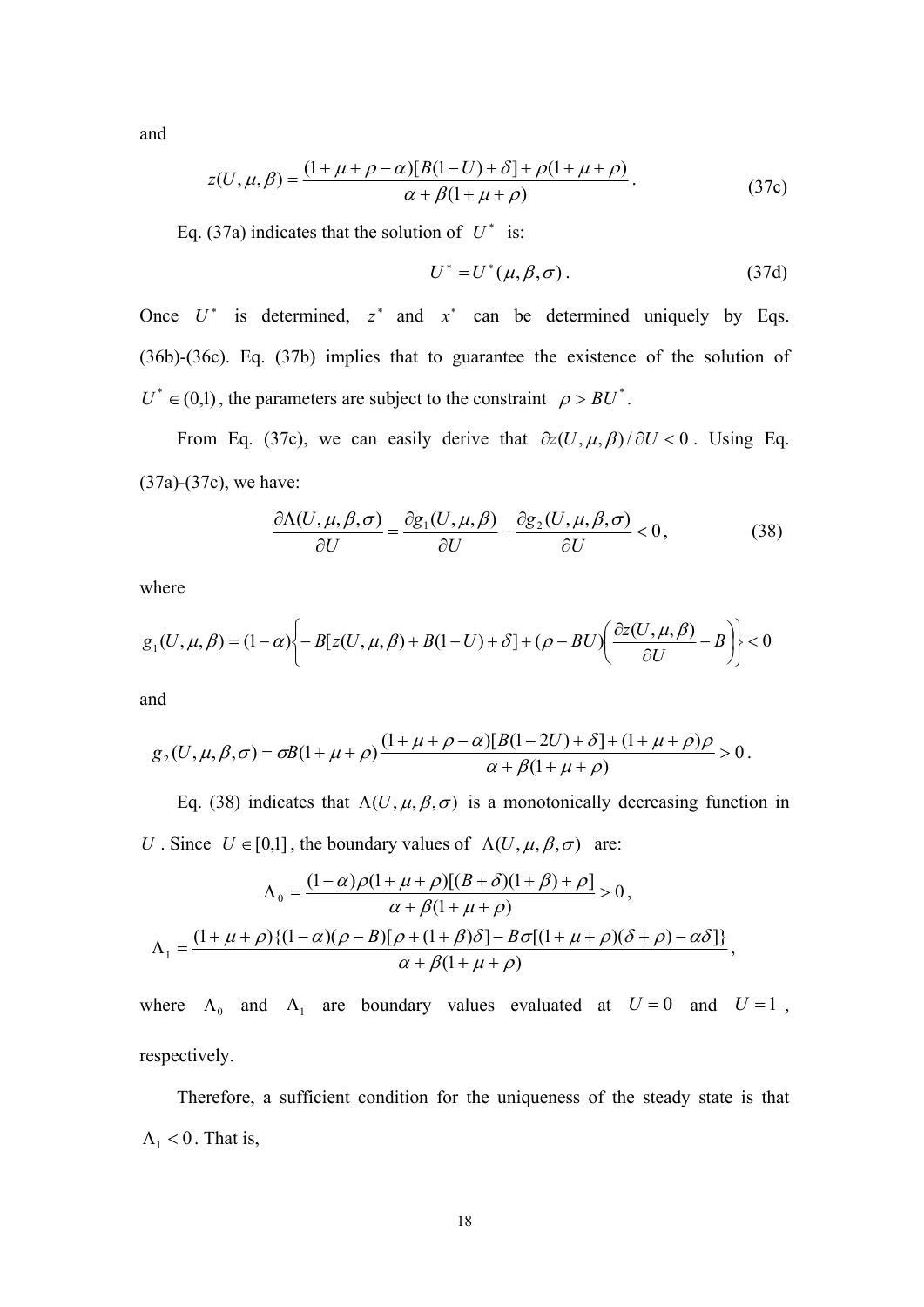$$
B > B_2 = \frac{\rho(1-\alpha)[\rho + (1+\beta)\delta]}{\sigma[(1+\mu+\rho)(\delta+\rho)-\alpha\delta] + (1-\alpha)[\rho + (1+\beta)\delta]}.
$$

The BGP growth rate is given in Eq. (26).

To examine how the money growth rate affects the long-run growth rate, we first consider case where the desire for social status is not present ( $\beta = \sigma = 0$ ) or is represented solely by physical capital ( $\sigma = 0$ ). Eq. (37a) indicates that under these two cases, the fraction of human capital devoted to production is constant and equals  $U^* = \rho/B$ . Thus, money is superneutral in the growth-rate sense since changes in the money growth rate do not affect the fraction of human capital devoted to human capital accumulation and the long-run economic growth rate. These results are consistent with the findings in Marquis and Reffett (1991) and Chen (2011b). In both cases, the long-run economic growth rate is:  $g^* = B - \rho$ .

Our findings of the growth-rate superneutrality of money when social status is not present or when it is represented solely by physical capital are very different from previous findings in the "*AK*" model without human capital accumulation. Chen and Guo (2000) show that in the "*AK*" model with cash constraint applied on both consumption and investment, the BGP growth rate is driven by the production function:

$$
g^* = A - z_{AK}^* - \delta \ ,
$$

where  $z_{AK}^* = [\rho(1 + \mu + \rho) + A(\mu + \rho)]/[(1 + \beta)(1 + \mu + \rho)]$ . This implies that an increase money is not growth-rate superneutral because an increase in the money growth rate will reduce the long-run growth rate  $(\partial g^* / \partial \mu < 0)$ , independent of the presence of status seeking.

To understand why our result is different from those obtained in the "*AK*" model, note that BGP growth rate in our model is governed by the human capital formation. From the economy's resource constraint and Eq. (34), we have: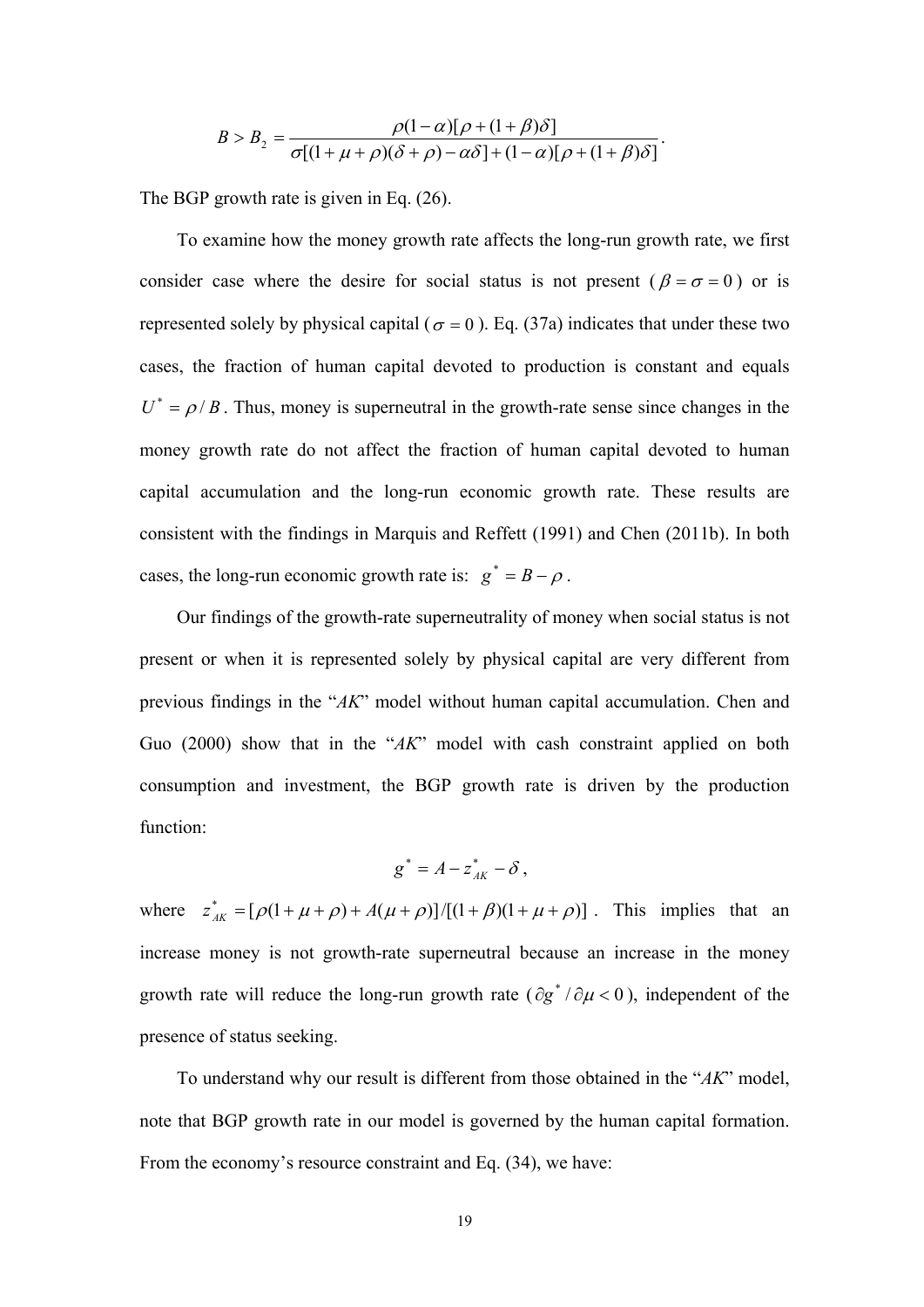$$
\frac{\dot{C}_t}{C_t} = \frac{A\alpha (U_t x_t)^{1-\alpha}}{\theta_t} - \delta + \beta z_t - \rho = \frac{r_t}{\theta_t} - \delta + \beta z_t - \rho.
$$
\n(39)

Eq. (39) can be interpreted as an Euler equation in a model with relative wealth preferences and CIA constraint. The modified real rate of return  $R_t = (r_t / \theta_t - \delta + \beta z_t)$  is composed by the effective real rate of return  $(r_t / \theta_t - \delta)$ and the status related component  $\beta z_i$ . Using the steady-state conditions, we can derive that under these two conditions:

$$
\frac{\partial z^*}{\partial \mu} = \frac{\alpha \{ (1+\beta) [B(1-U^*) + \delta] + \rho \}}{\left[ \alpha + \beta (1+\mu+\rho) \right]^2} > 0 ,\qquad (40a)
$$

$$
\frac{\partial \frac{A\alpha (U^*x^*)^{1-\alpha}}{\partial \mu}}{\partial \mu} = -\frac{\beta \alpha [(1+\beta)(B+\delta) - \beta \rho]}{\left[\alpha + \beta (1+\mu+\rho)\right]^2} = -\beta \frac{\partial z^*}{\partial \mu} \le 0. \tag{40b}
$$

An increase in the money growth rate raises the inflation rate and the cost of money holdings. This will encourage investment in physical capital because the representative household substitutes out of real balances and into physical capital. But a higher inflation rate reduces the real money holdings and lowers consumption and investment through the cash-in-advance constraint. When the desire for social status is not present ( $\beta = \sigma = 0$ ), the two effects cancel each other out and the effective real rate of return remains unaffected (Eq. (40b)). As a result, investment of physical capital is not affected and the allocation of human capital between production function and human capital accumulation remains the same. Thus, BGP growth rate is not affected by changes in the rate of money growth.

When the desire for social-status of physical capital is present ( $\sigma = 0$ ), it lowers the effective real rate of return (Eq. (40b)). However, the presence of social status of physical capital raises the status related component of the modified real rate of return (Eq.(40a)). These two effects will cancel each other out and the modified real rate of return remains unaffected by the growth rate of money ( $\partial R^* / \partial \mu = 0$ ). Then the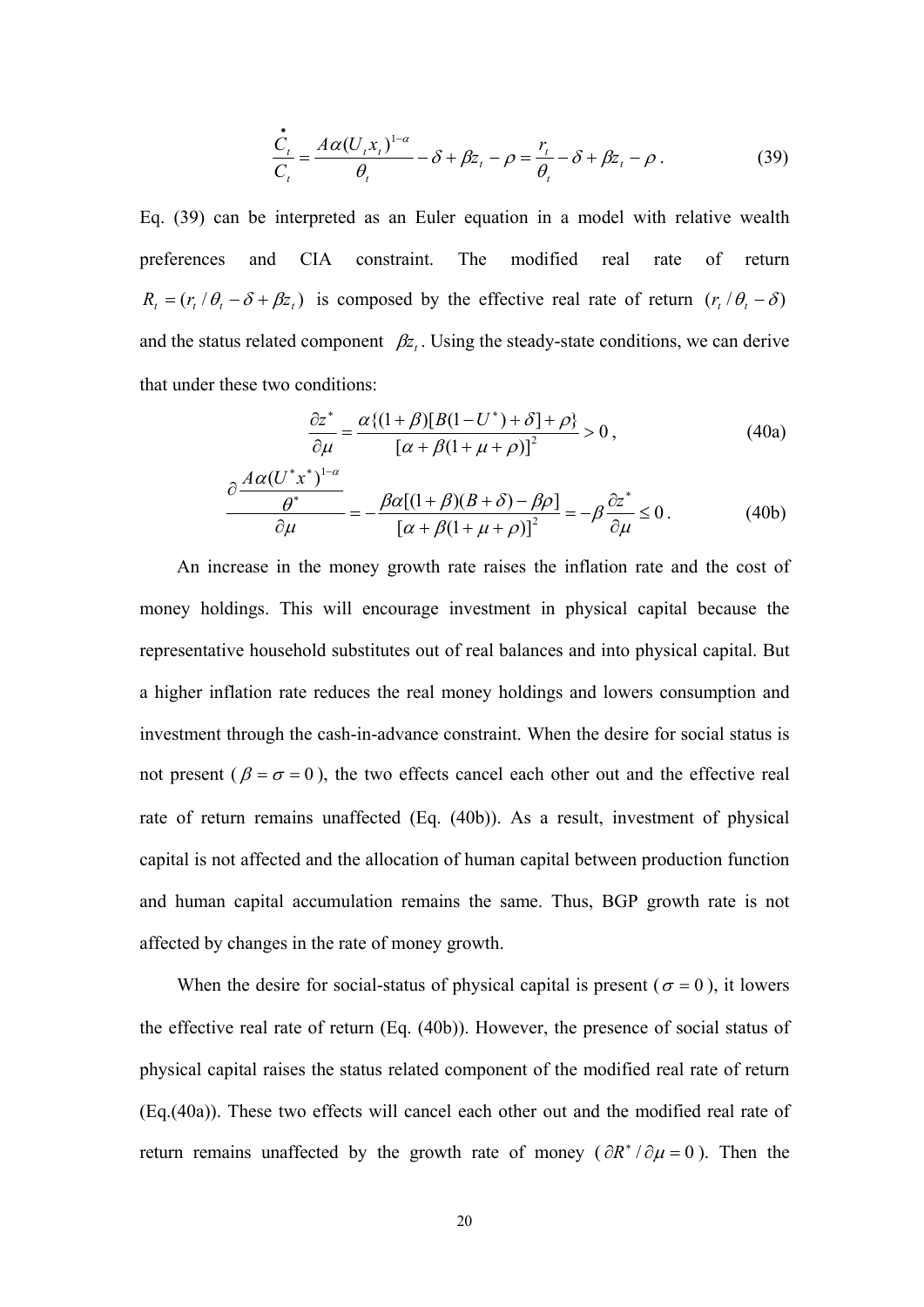allocation of human capital between production function and human capital accumulation remains unchanged and BGP growth rate is still not affected by the monetary policy and money is still growth-rate superneutral.

When social status depends on the relative human capital ( $\sigma > 0$ ), we compute the first-order partial derivate of  $U^* = U^*(\mu, \beta, \sigma)$  with respect to  $\mu$  and get.<sup>8</sup>

$$
\frac{\partial U^*(\mu,\beta,\sigma)}{\partial \mu}<0.
$$

This indicates that an increase  $\mu$  reduces  $U^*$  and raises  $(1-U^*)$ . Therefore, an increase in  $\mu$  will increase  $g^*$  and money is not growth-rate superneutral. This is because the presence of social status of human capital strengthens the motivation to accumulate human capital and this will in turn raise the economic growth rate.

Our result of a positive output-growth effect of money in a CIA model where consumption and investment are liquidity constrained is very different from those found in the literature. As shown in the third column of Table 1, previous studies demonstrate that if both consumption and investment are liquidity constrained, an increase in the money growth rate will negatively affect the steady-state output or the BGP growth rate in a one-sector CIA model, regardless of the presence of social status. Marquis and Reffett (1991) and Chen (2011b) find that the positive output-growth effect of money no longer exists when introducing human capital accumulation into a traditional CIA model. In a two-sector CIA model money is superneutral in the growth-rate sense when there is no social-status seeking or when the desire for social status is represented by physical capital. In this paper, we show that an increase in the money growth rate can positively affect the BGP growth rate if the social status formation depends on human capital. Our results are summarized in the following proposition:

<u>.</u>

<sup>8</sup> See Appendix for the first-order partial derivatives of  $U^* = U^*(\mu, \beta, \sigma)$  with respect to  $\mu$ ,  $\beta$ and  $\sigma$ .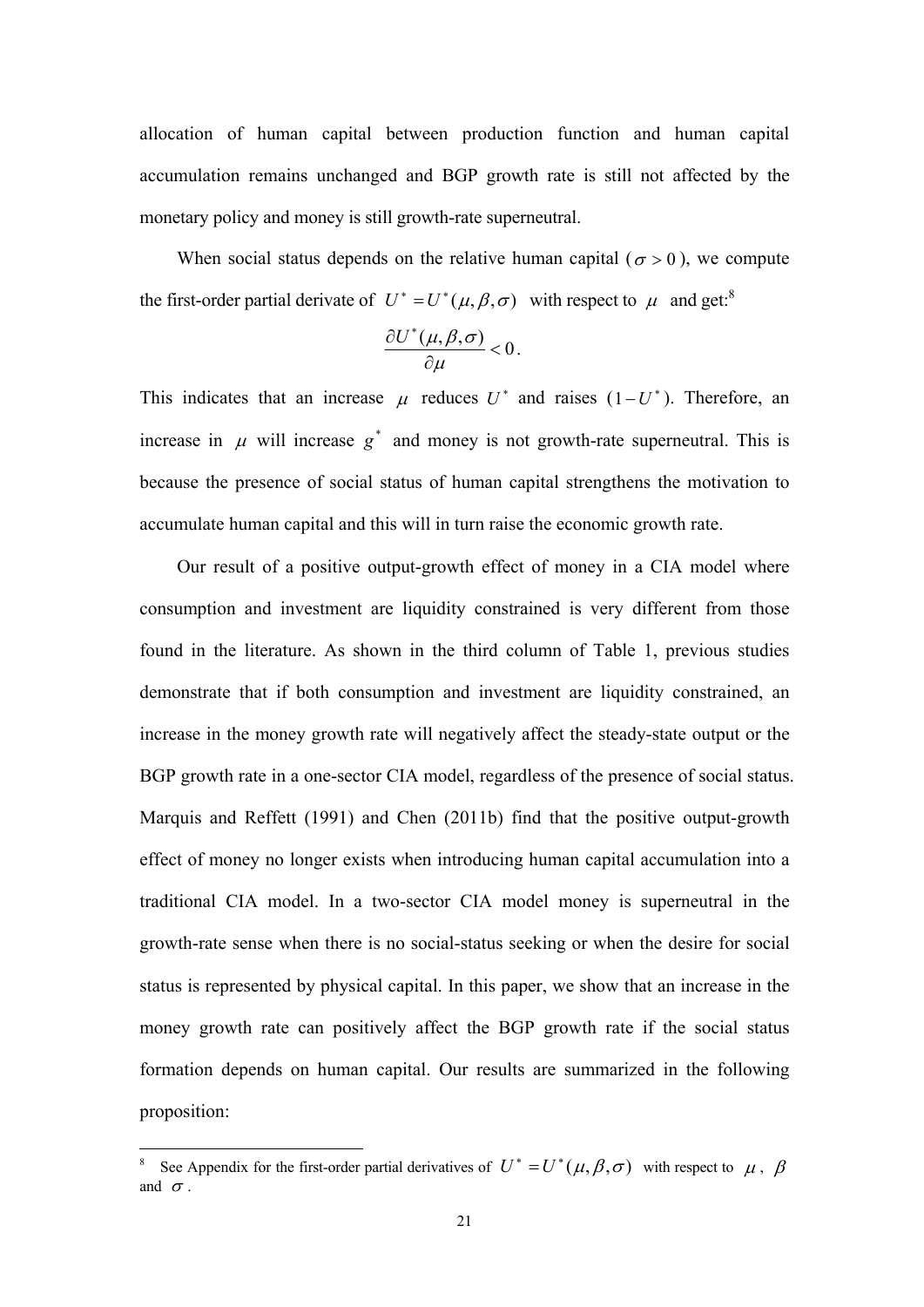**Proposition 3:** *When a cash-in-advance constraint is applied to consumption and investment, money is superneutral in the* growth-rate *sense if the desire for social status does not depend on relative human capital. However, if the desire for social status depends on relative human capital, an increase in the money growth rate will raise the BGP growth rate.* 

To study the impact of social status, we calculate the first-order partial derivates of  $U^*(\mu,\beta,\sigma)$  with respect to  $\beta$  and  $\sigma$  and obtain:

$$
\frac{\partial U^*(\mu,\beta,\sigma)}{\partial \beta} > 0 \quad \text{and} \quad \frac{\partial U^*(\mu,\beta,\sigma)}{\partial \sigma} < 0 \, .
$$

Therefore, similar to the economy where the cash-in-advance constraint is solely applied to consumption, an increase in  $\beta$  will lower the BGP growth rate while an increase in  $\sigma$  will raise the BGP growth rate.

#### <Table 3 is inserted about here>

Using the same parameterization as in Table 2, Table 3 presents values of  $U^*$ ,  $z^*$ ,  $x^*$ , and  $g^*$  with varying  $\mu$ ,  $\beta$  and  $\sigma$  when both consumption and investments are liquidity constrained. The numerical results show that  $U^*$  will decrease and  $g^*$  will increase with an increase in  $\mu$  or  $\sigma$ . But an increase in  $\beta$ will increase  $U^*$  lower  $g^*$ . In all cases, there are three eigenvalues with positive real parts and one eigenvalue with negative real part for the Jacobain matrix of the dynamical system of Eqs. (16) and (33)-(35) evaluated at the steady state. This implies that the BGP equilibrium exhibits saddle-path stability since there are three jump variables  $(\theta_t, z_t$  and  $U_t$ ) and one non-jump variable  $(x_t)$  in the model.

#### **4. CONCLUSIONS**

This paper examines the growth-rate superneutrality of money in a two-sector endogenous-growth CIA model with desire for social status. We consider two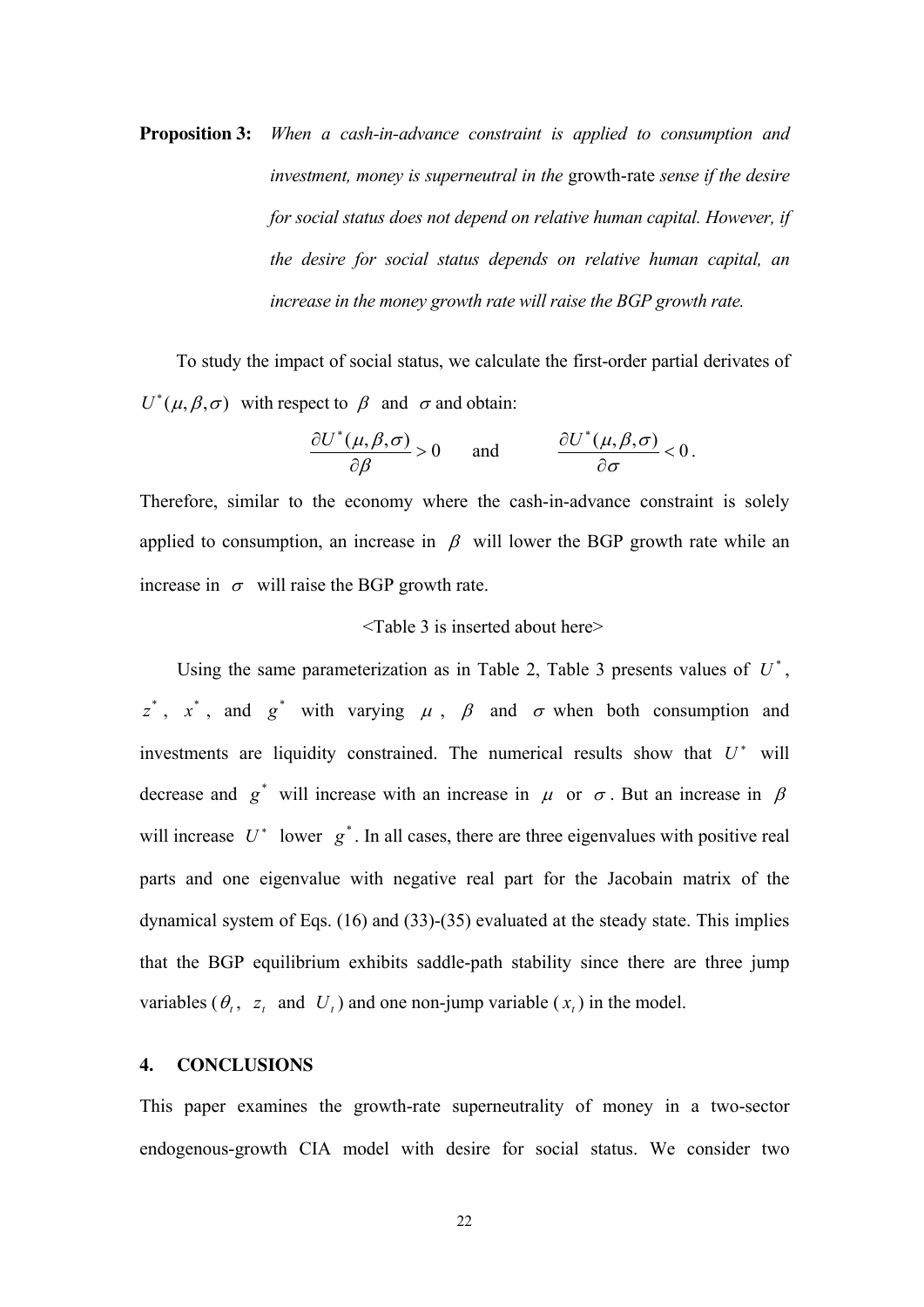scenarios: the cash-in-advance constraint applied solely to consumption and the cash-in-advance constraint applied to consumption and investment. In both scenarios, we find that money is growth-rate superneutral when the desire for social status depends only on relative physical capital. However, when the formation for social status depends on relative human capital, an increase in the growth rate of money will positively affect the long-run growth rate. This positive output-growth effect of money overturns the traditional consensus that an increase in the money growth rate will lower the long-run growth rate when both consumption and investment are liquidity constrained.

We conclude this paper with the suggestion that this study can easily be extended and applied to a variety of studies, pointing out three possible directions. First, we can extend the model by assuming that human capital accumulation also depends on the input of physical capital and examine how changes in the human capital accumulation function affects the effectiveness of monetary policies. Second, we consider a non-separable utility function. Third, we can consider a cash-in-advance constraint applied to consumption, physical capital investment, and human capital investment and examine the impacts of these constraints on economic growth.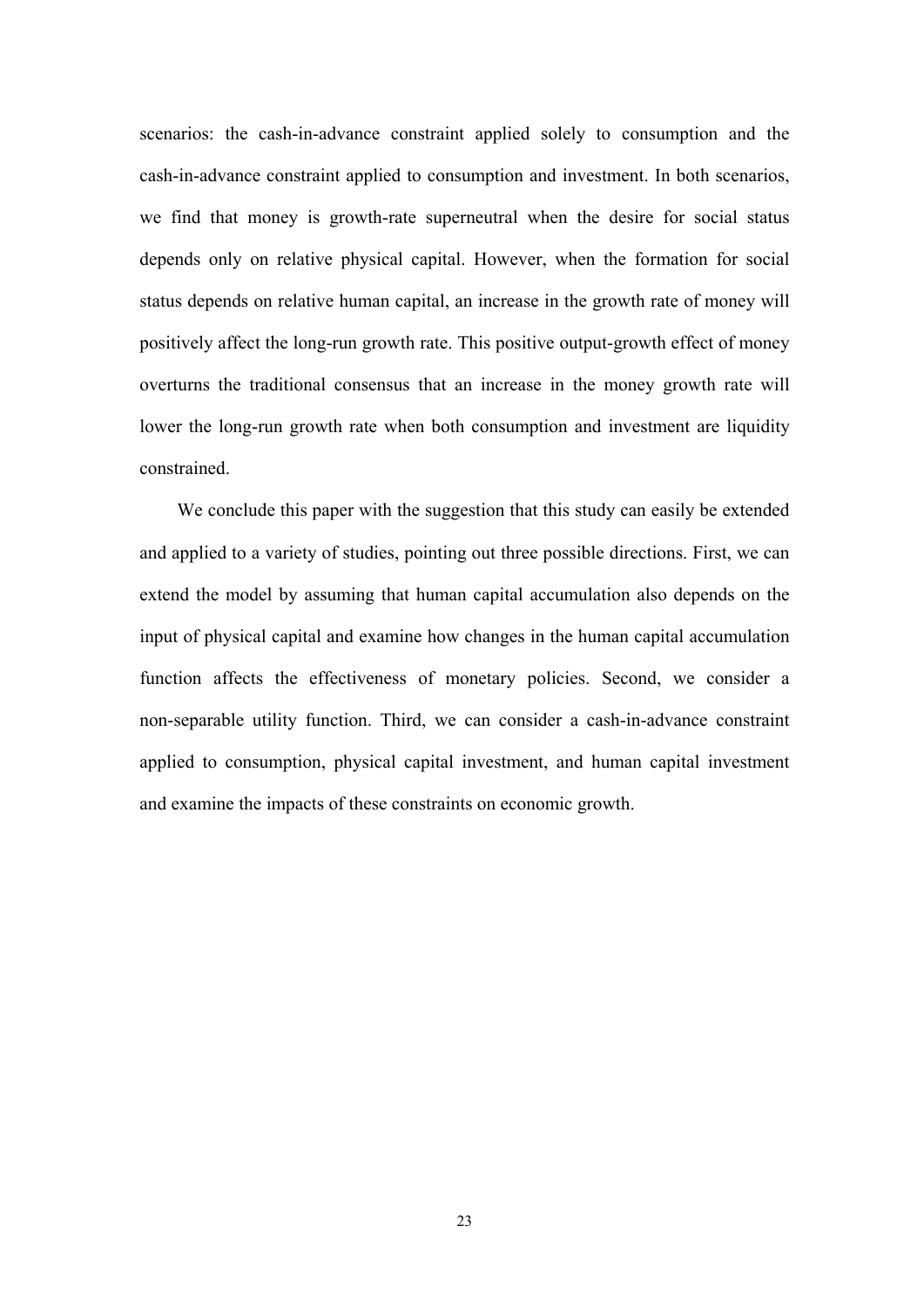#### **REFERENCES**

- Abel, A.B. (1985), "Dynamic behavior of capital accumulation in a cash-in-advance model," *Journal of Monetary Economics* 16, 55-71.
- Bakshi, G.S. and Z. Chen (1996), "The spirit of capitalism and stock-market prices," *American Economic Review* 86, 133-157.
- Chang, W.Y., Y.A. Chen and M.R. Kao (2008), "Social status, Education and Government Spending in a Two-Sector Model of Endogenous Growth," *Japanese Economic Review* 59, 99-112.
- Chang, W.Y., Y.N. Hsieh and C.C. Lai (2000), "Social status, inflation and endogenous growth in a cash-in-advance economy," *European Journal of Political Economy* 16, 535-545.
- Chang, W.Y. and H.F. Tsai (2003), "Money, social status, and capital accumulation in a cash-in-advance model: a comment," *Journal of Money, Credit and Banking* 35, 657-661.
- Chang, W.Y., H.F. Tsai and C.C. Lai (2004), "Taxation, growth and the spirit of capitalism," *European Journal of Political Economy* 20, 1011-1025.
- Chen, H.J. (2011a), "Social status, human capital formation and superneutrality in a two-sector monetary economy," *Economic Modelling*, forthcoming.
- Chen, H.J. (2011b), "Social status and long-run effects of monetary policy in a two-sector monetary economy of endogenous growth," *Mathematical Social Sciences*, vol. 61: 71-79.
- Chen, H.J. and J.T. Guo (2009), "Social status and the growth effect of money," *Japanese Economic Review* 60, 133-141.
- Chen, H.J. and J.T. Guo (2011), "Money, social status and endogenous growth in a generalized cash-in-advance model," *Pacific Economic Review*, forthcoming.
- Clemens, C. (2004), "Status, risk-taking and intertemporal substitution in an endogenous growth model," *Journal of Economics* 2, 103-123.
- Cole, H.L., G.T. Mailath and A. Postlewaite (1992), "Social norms, savings behavior, and growth," *Journal of Political Economy* 100, 1092-1125.
- Corneo, G. and O. Jeanne (1997a), "Conspicuous consumption, snobbism and conformism," *Journal of Public Economics* 66, 55-71.
- Corneo, G. and O. Jeanne (1997b), "On relative wealth effects and the optimality of growth," *Economics Letters* 54, 87-92.
- Featherman, D.L. and G. Stevens (1982), "A revised socioeconomic index of occupational status: application in analysis of sex differences in attainment," in Social Structure and Behavior: Essays in Honor of William Hamilton Sewell, edited by R.M. Hauser et al. New York: Academic Press.
- Fershtman, C. and Y. Weiss (1993), "Social status, culture and economic performance," *Economic Journal* 103, 946-959.
- Fershtman, C., K.M. Murphy and Y. Weiss (1996), "Social status, education, and growth," *Journal of Political Economy* 104, 108-132.
- Fisher, W.H. and F.X. Hof (2005), "Status seeking in the small open economy," *Journal of Macroeconomics* 27, 209-232.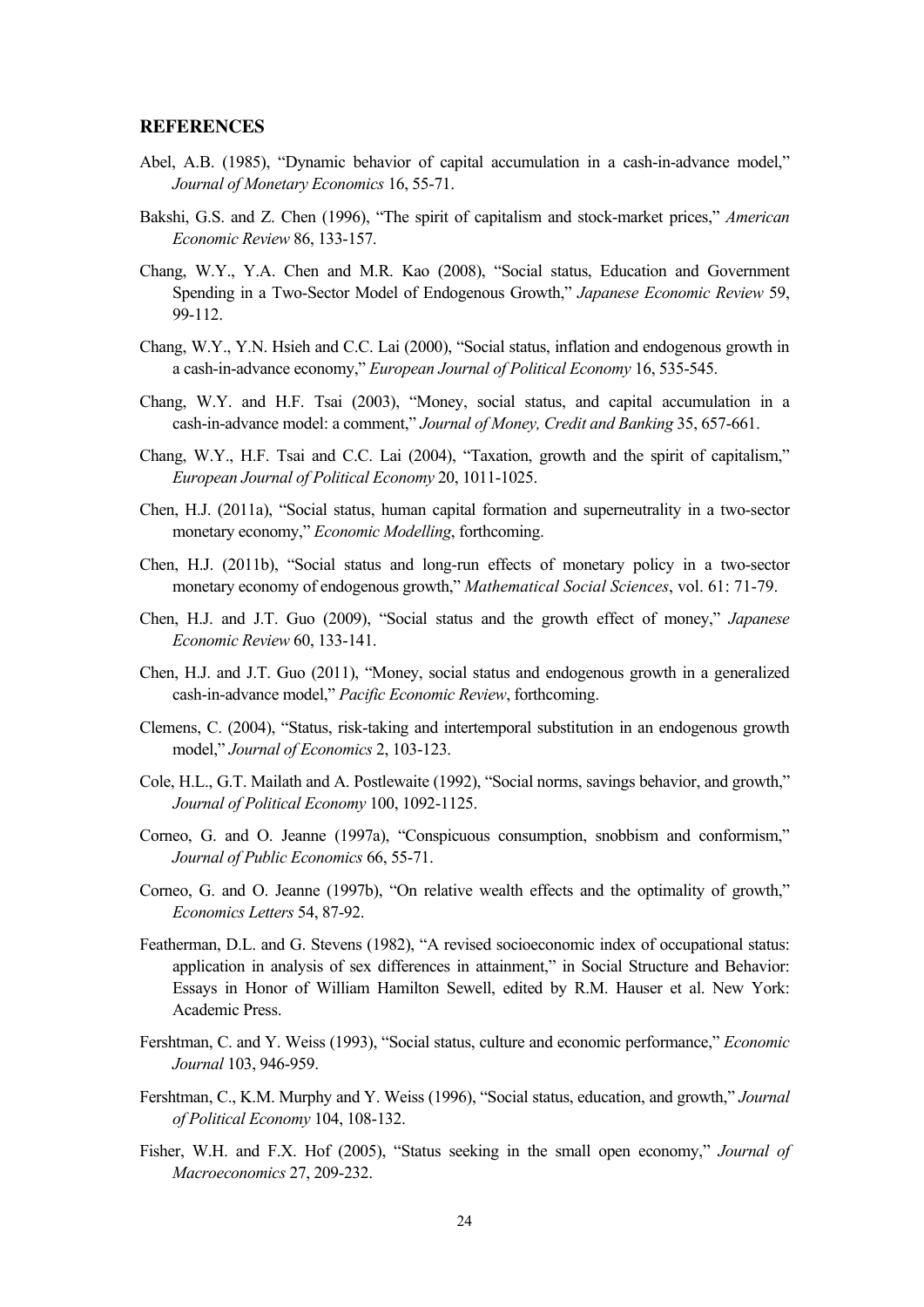- Gong, L. and H.F. Zou (2001), "Money, social status, and capital accumulation in a cash-in-advance model," *Journal of Money, Credit and Banking* 33, 284-293.
- Kurz, M. (1968), "Optimal economic growth and wealth effects," *International Economic Review*  9, 348-357.
- Lucas, R.E. (1988), "On the mechanics of economic development," *Journal of Monetary Economics* 22, 3-42.
- Marquis, M.H. and K.L. Reffett (1991), "Real interest rates and endogenous growth in a monetary economy," *Economics Letters* 37, 105-109.
- Rauscher, M. (1997), "Conspicuous consumption, economic growth, and taxation," *Journal of Economics* 66, 35-42.
- Sidrauski, M. (1967), "Rational choice and patterns of growth in a monetary economy," *American Economic Review Papers and Proceedings* 57, 534-544.
- Stockman, A.C. (1981), "Anticipated inflation and the capital stock in a cash-in-advance economy," *Journal of Monetary Economics* 8, 387-393.
- Suen, M.H. and C.K. Yip (2005), "Superneutrality, indeterminacy and endogenous growth," *Journal of Macroeconomics* 27, 579-595.
- Tobin, J. (1965), "Money and economic growth," *Econometrica* 33, 671-684.
- Weber, M. (1958), *The protestant ethic and the spirit of capitalism*. Charles Scribner's Sons, New York.
- Wirl, F. (1994), "The Ramsey model revisited: the optimality of cyclical consumption and growth," *Journal of Economics* 60, 81-98.
- Zou, H.F. (1994), "The spirit of capitalism and long-run growth," *European Journal of Political Economy* 10, 279-293.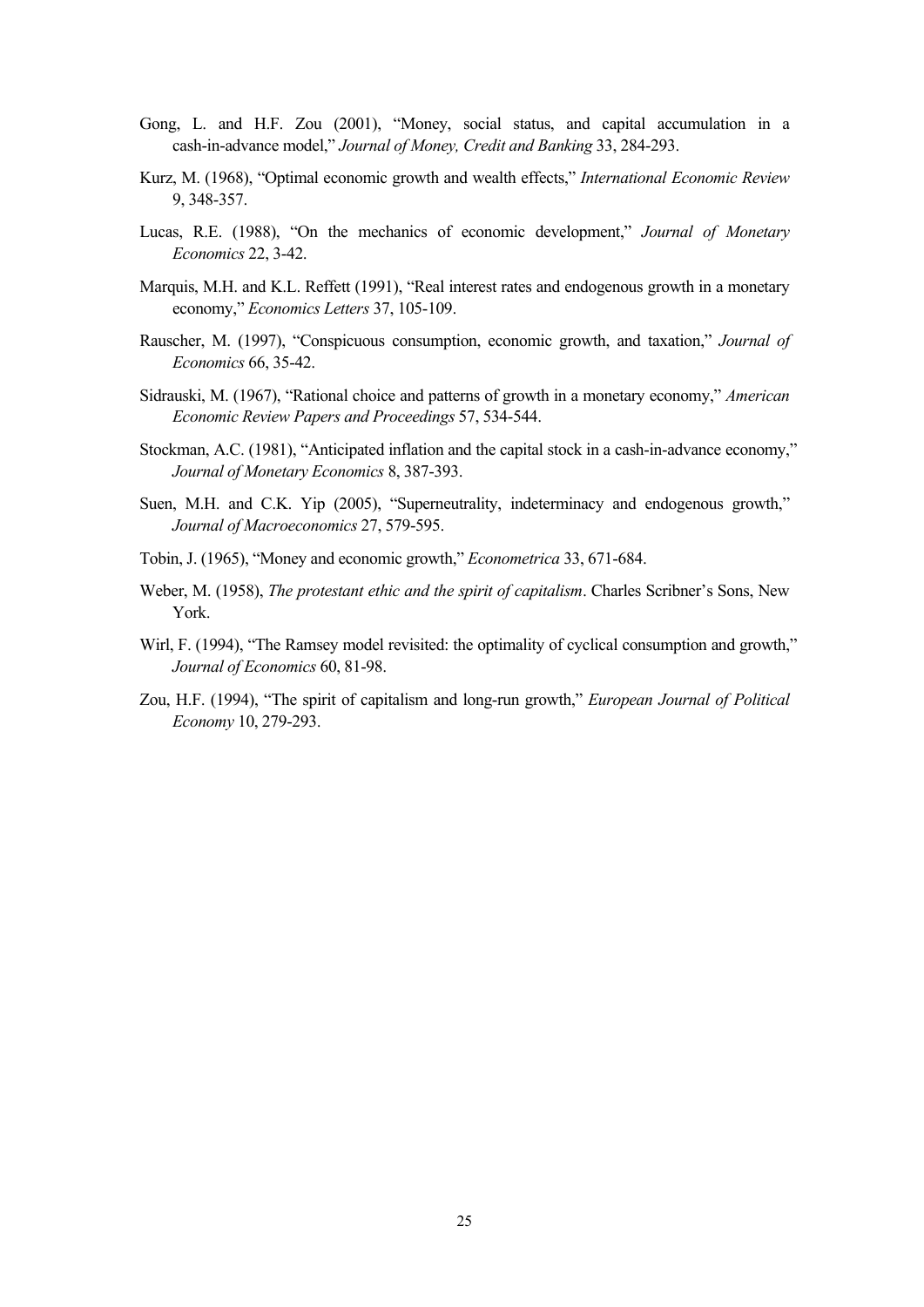|                                                                   | $c_{i} \leq m_{i}$                                                   | $c_i + i_j \leq m_i$                                                 |  |  |  |  |  |
|-------------------------------------------------------------------|----------------------------------------------------------------------|----------------------------------------------------------------------|--|--|--|--|--|
| Panel A (one-sector model):                                       | $v = Ak^{\alpha}$                                                    |                                                                      |  |  |  |  |  |
| No social status                                                  | Abel (1985):<br>$dk^* / d\mu = 0$                                    | Stockman (1981):<br>$dk^* / d\mu < 0$                                |  |  |  |  |  |
| With social status                                                | Gong and Zou (2001) and<br>Chang et al. (2000):<br>$dk^* / d\mu > 0$ | Gong and Zou (2001) and<br>Chang et al. (2003):<br>$dk^* / d\mu < 0$ |  |  |  |  |  |
| $y = Ak$<br>Panel B (one-sector AK model):                        |                                                                      |                                                                      |  |  |  |  |  |
| No social status                                                  | Chang et al. (2000):<br>$dg^*/d\mu=0$                                | Suen and Yip (2005):<br>$dg^* / d\mu < 0$                            |  |  |  |  |  |
| With social status                                                | Chang et al. (2000):<br>$dg^*/d\mu$ > 0                              | Chen and Guo $(2009)$ :<br>$dg^* / d\mu < 0$                         |  |  |  |  |  |
| Panel C (two-sector model):<br>Lucas-type human capital formation |                                                                      |                                                                      |  |  |  |  |  |
| No social status                                                  | Marquis and Reffett (1991):<br>$dg^* / d\mu = 0$                     | Marquis and Reffett (1991):<br>$dg^*/d\mu=0$                         |  |  |  |  |  |
| With social status<br>represented by $k$                          | Chen $(2011a)$ :<br>$dg^*/d\mu=0$                                    | Chen $(2011b)$ :<br>$dg^*/d\mu=0$                                    |  |  |  |  |  |
| With social status<br>represented by $h$                          | This paper:<br>$dg^* / d\mu > 0$                                     | This paper:<br>$dg^* / d\mu > 0$                                     |  |  |  |  |  |
| With social status<br>represented by $k$<br>h<br>and              | This paper:<br>$dg^*/d\mu$ > 0                                       | This paper:<br>$dg^*/d\mu$ > 0                                       |  |  |  |  |  |

*Table 1 Related literature of the effectiveness of monetary policy* 

Note: Results of Suen and Yip (2005) shown in Table 1 correspond to the case where the elasticity of intertemporal substitution is less than or equal to 1.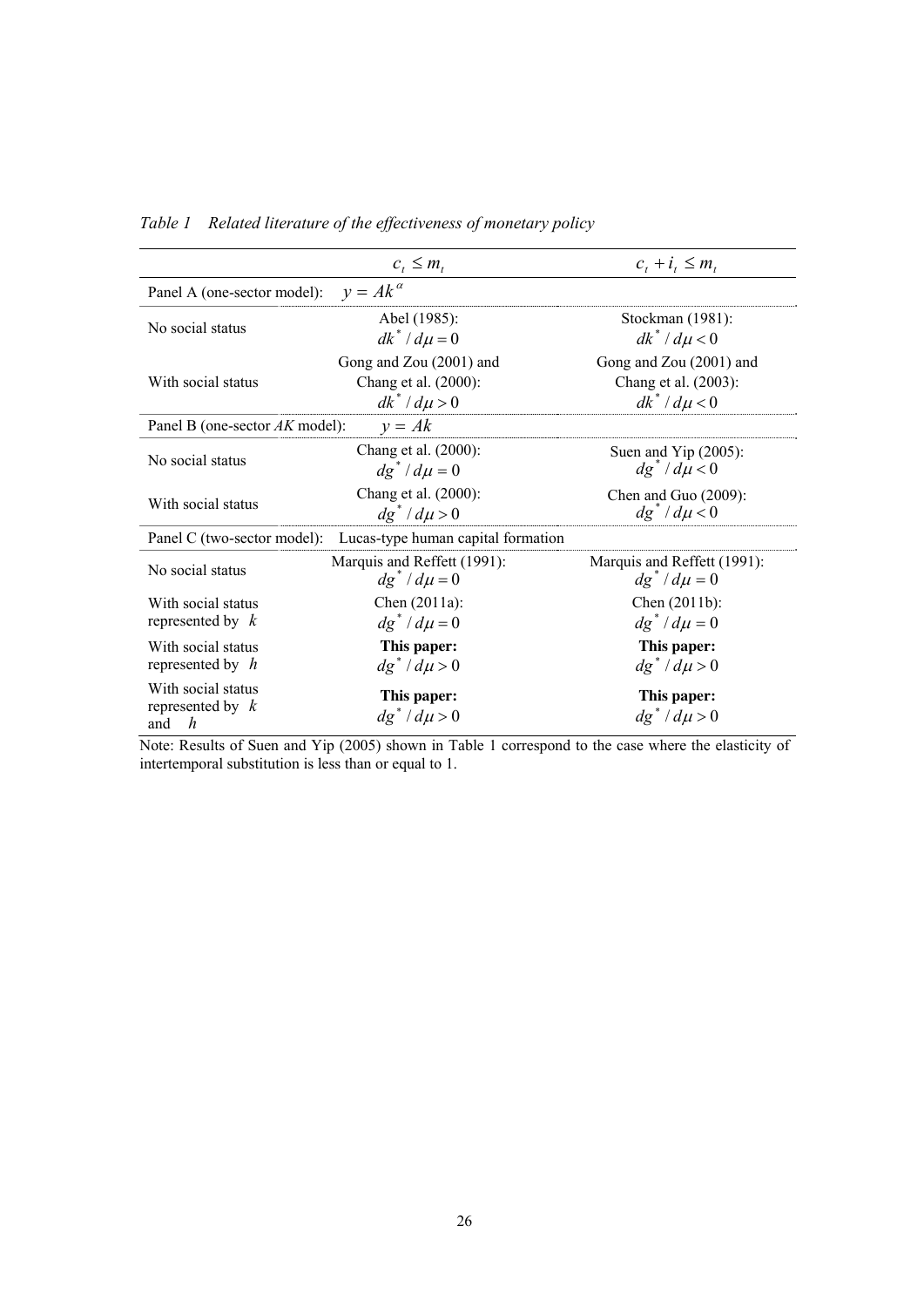| $\mu$ | $\beta$ | $\sigma$ | $U^*$  | $z^*$  | $x^*$  | g      | Roots     |
|-------|---------|----------|--------|--------|--------|--------|-----------|
| 0.05  | 0.8     | 0.8      | 0.7689 | 0.0515 | 1.4212 | 0.0046 | $- + + +$ |
| 0.07  | 0.8     | 0.8      | 0.7655 | 0.0508 | 1.4158 | 0.0047 | $- + + +$ |
| 0.10  | 0.8     | 0.8      | 0.7606 | 0.0499 | 1.4079 | 0.0048 | $- + + +$ |
| 0.05  | 1.0     | 0.8      | 0.7942 | 0.0434 | 1.2119 | 0.0041 | $- + + +$ |
| 0.05  | 1.2     | 0.8      | 0.8169 | 0.0374 | 1.0644 | 0.0037 | $- + + +$ |
| 0.05  | 0.8     | 1.0      | 0.7029 | 0.0522 | 1.6000 | 0.0059 | $- + + +$ |
| 0.05  | 0.8     | 1.2      | 0.6476 | 0.0528 | 1.7784 | 0.0070 | $- + + +$ |

*Table 2 The effects of*  $\mu$ *,*  $\beta$  *and*  $\sigma$  *when*  $c_t \leq m_t$ 

*Table 3 The effects of*  $\mu$ *,*  $\beta$  *<i>and*  $\sigma$  *when*  $c_t + i_t \leq m_t$ 

| $\mu$ | $\beta$ | $\sigma$ | $U^*$  | $z^*$  | $\boldsymbol{x}$ | $g^*$  | Roots     |
|-------|---------|----------|--------|--------|------------------|--------|-----------|
| 0.05  | 0.8     | 0.8      | 0.6936 | 0.0574 | 1.2787           | 0.0061 | $- + + +$ |
| 0.07  | 0.8     | 0.8      | 0.6882 | 0.0581 | 1.3126           | 0.0062 | $- + + +$ |
| 0.10  | 0.8     | 0.8      | 0.6802 | 0.0590 | 1.3633           | 0.0064 | $- + + +$ |
| 0.05  | 1.0     | 0.8      | 0.7120 | 0.0484 | 1.0565           | 0.0058 | $- + + +$ |
| 0.05  | 1.2     | 0.8      | 0.7283 | 0.0419 | 0.8994           | 0.0054 | $- + + +$ |
| 0.05  | 0.8     | 1.0      | 0.6409 | 0.0581 | 1.5254           | 0.0072 | $- + + +$ |
| 0.05  | 0.8     | 1.2      | 0.5955 | 0.0586 | 1.7609           | 0.0081 | $- + + +$ |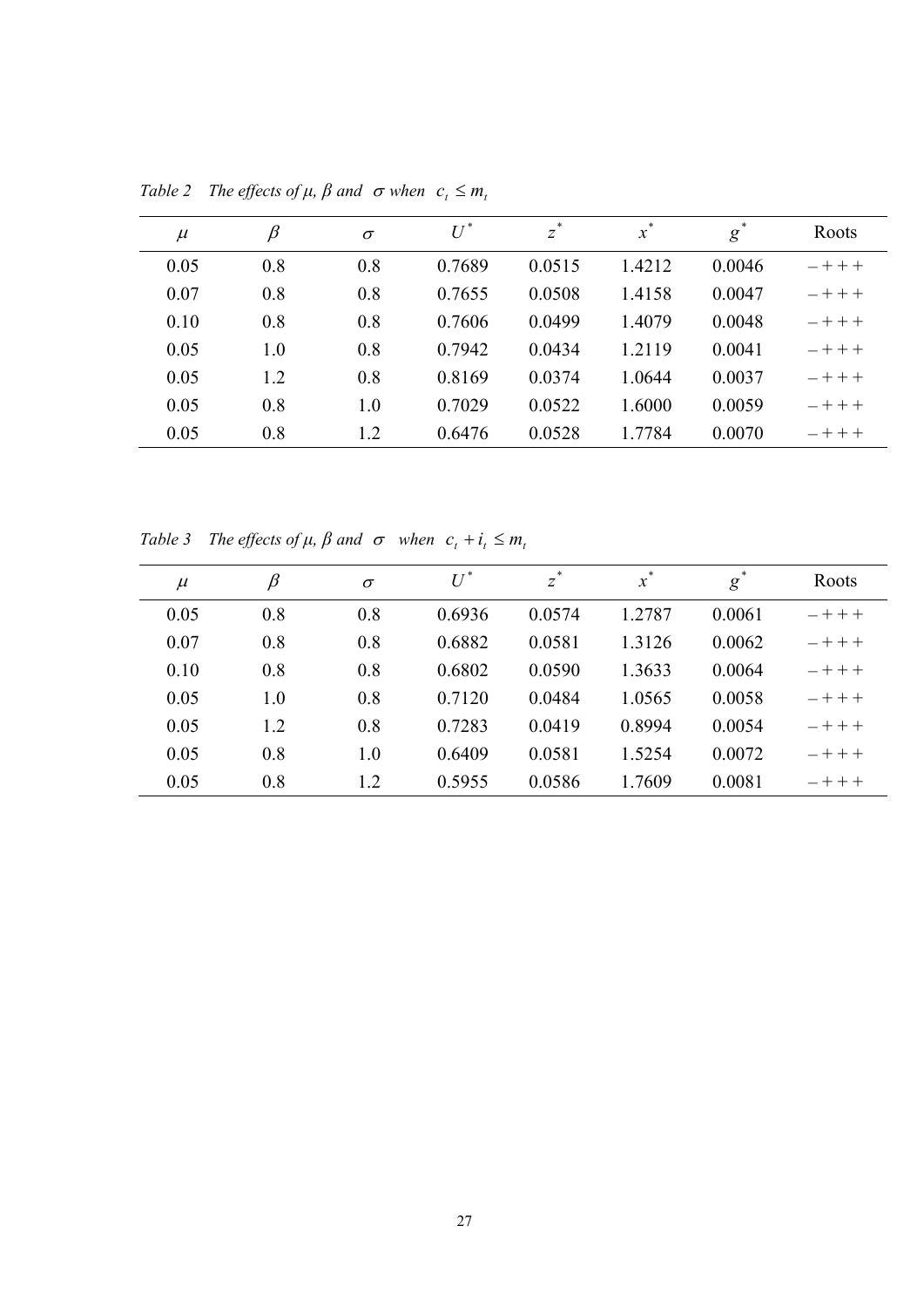

*Figure 1* The determination of  $U^*$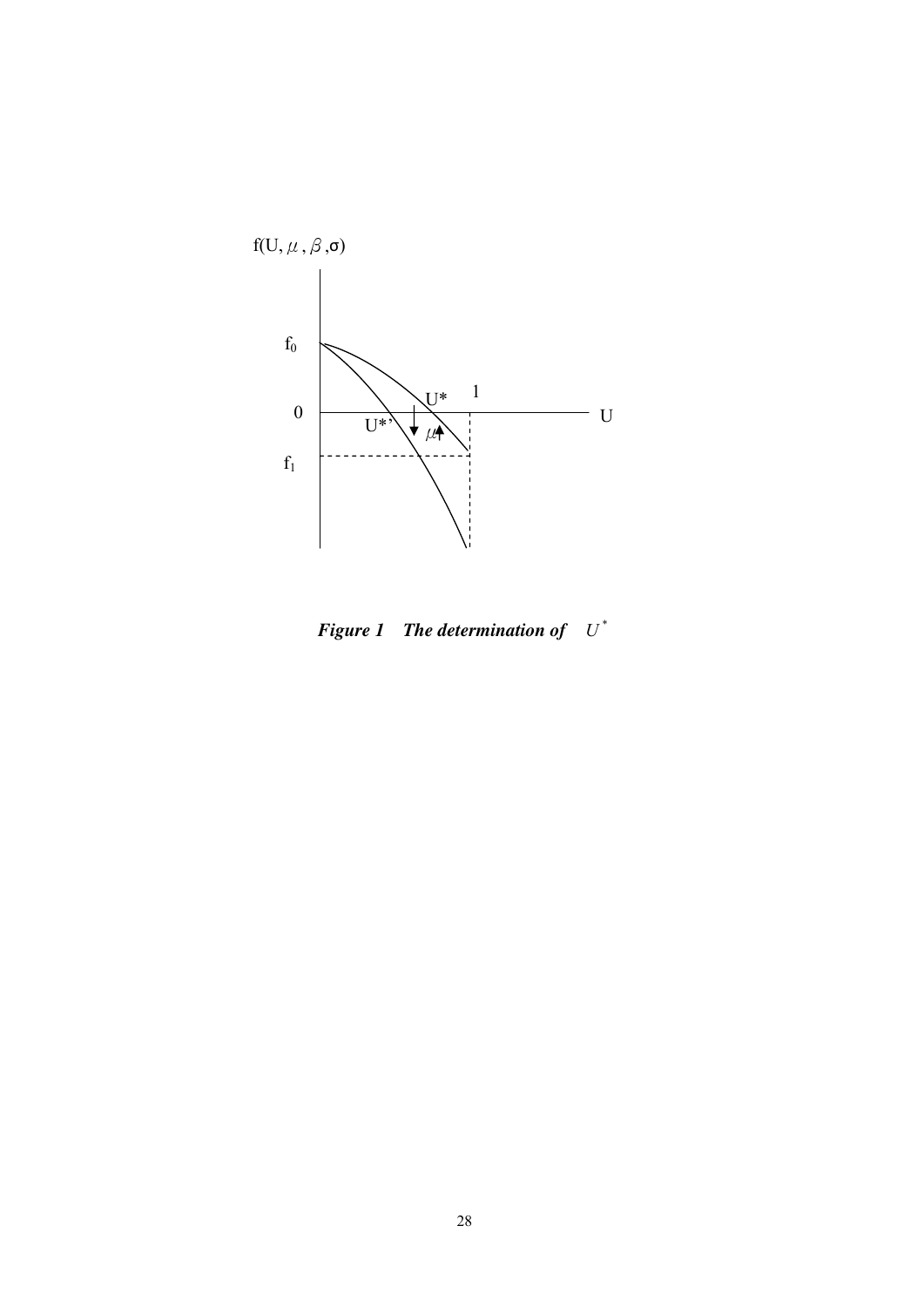### **Appendix**

First, we study the effects of money growth rate by computing the first-order partial derivate of  $U^* = U^*(\mu, \beta, \sigma)$  with respect to  $\mu$ . From Eq. (37b), we can derive that:

$$
\frac{\partial \Lambda(U, \mu, \beta, \sigma)}{\partial \mu} = [(1 - \alpha)(\rho - BU) - \sigma BU(1 + \mu + \rho)] \frac{\partial z(U, \mu, \beta)}{\partial \mu} - \sigma BUz(U, \mu, \beta),
$$
\n(A1)

where

$$
\frac{\partial z(U,\mu,\beta)}{\partial \mu} = \frac{\alpha\{(1+\beta)[B(1-U)+\delta]+\rho\}}{[\alpha+\beta(1+\mu+\rho)]^2} > 0.
$$

Using Eq. (36d), we can obtain:

$$
(1 - \alpha)(\rho - BU^*) = \frac{(1 + \mu + \rho)\sigma B U^* z^*}{z^* + B(1 - U^*) + \delta}.
$$
 (A2)

Substituting Eq. (A2) into Eq. (A1), we have:

$$
\frac{\partial \Lambda(U^*, \mu, \beta, \sigma)}{\partial \mu} = -\frac{[B(1-U^*) + \delta](1 + \mu + \rho)\sigma B U^*}{z^* + B(1-U^*) + \delta} \frac{\partial z(U^*, \mu, \beta)}{\partial \mu} - \sigma B U^* z(U^*, \mu, \beta) < 0. \tag{A3}
$$

Furthermore, differentiating  $\Lambda(U, \mu, \beta, \sigma)$  with respect to *U* gives us:

$$
\frac{\partial \Lambda(U, \mu, \beta, \sigma)}{\partial U}
$$
\n
$$
= -(1 - \alpha) \left\{ B[z(U, \mu, \beta) + B(1 - U) + \delta] - (\rho - BU) \left[ \frac{\partial z(U, \mu, \beta)}{\partial U} - B \right] \right\}.
$$
\n(A4)\n
$$
- (1 + \mu + \rho) \sigma B \left[ z(U, \mu, \beta) + U \frac{\partial z(U, \mu, \beta)}{\partial U} \right]
$$

where

$$
\frac{\partial z(U,\mu,\beta)}{\partial U} = -\frac{(1+\mu+\rho-\alpha)B}{\alpha+\beta(1+\mu+\rho)}.\tag{A5}
$$

Substituting Eqs. (37c) and (A5) into Eq. (A4) and evaluating this at  $U = U^*$ , we have: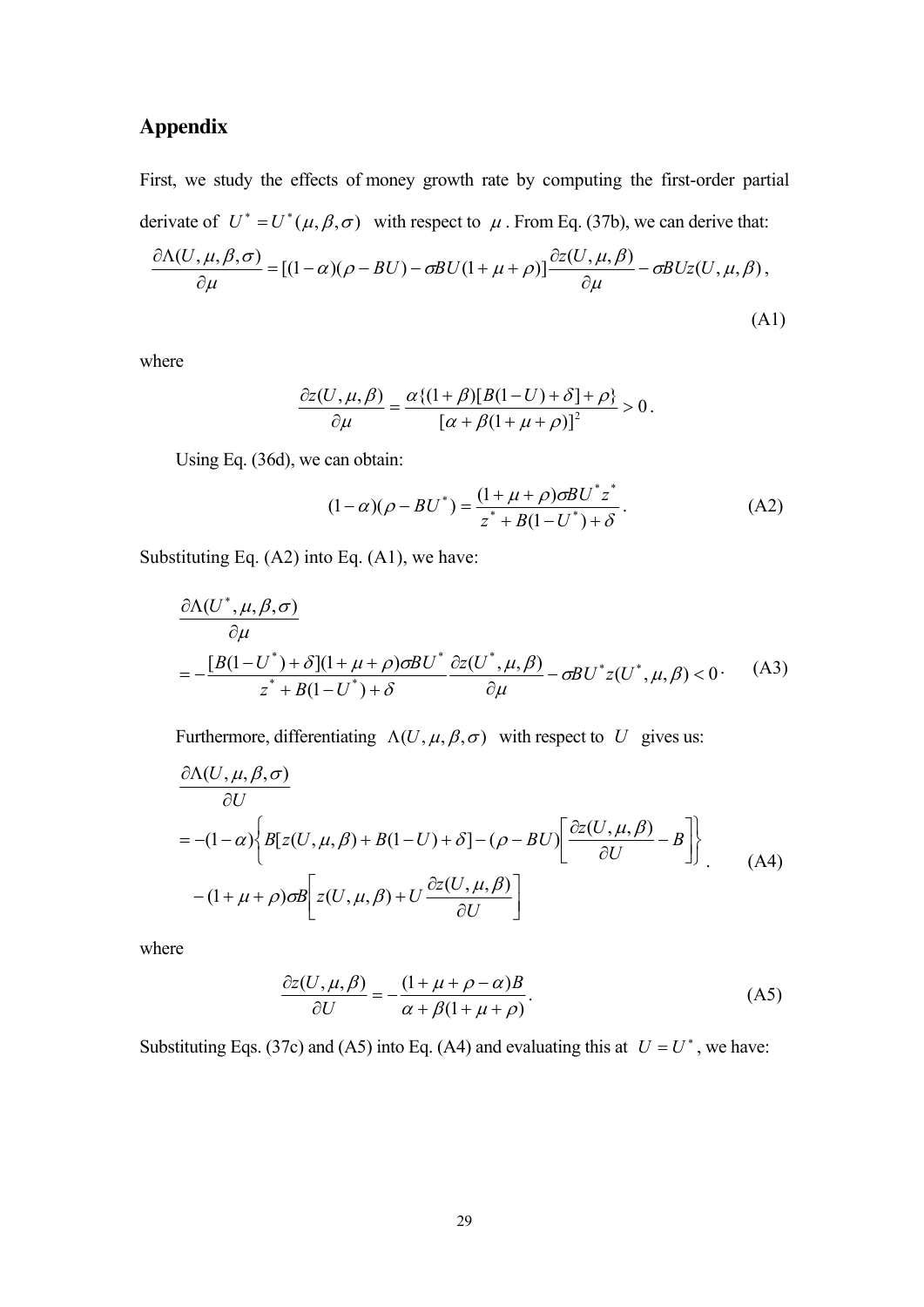$$
\frac{\partial \Lambda(U^*, \mu, \beta, \sigma)}{\partial U} = -(1 - \alpha)(1 + \mu + \rho)B \frac{(1 + \beta)[B(1 - U^*) + \delta] + BU^* + (2 + \beta)(\rho - BU^*)}{\alpha + \beta(1 + \mu + \rho)} \tag{A6}
$$
\n
$$
-(1 + \mu + \rho)\sigma B \frac{(1 + \mu + \rho - \alpha)[B(1 - U^*) + \delta] + \alpha BU^* + (1 + \mu + \rho)(\rho - BU^*)}{\alpha + \beta(1 + \mu + \rho)} \tag{A7}
$$

Note that from (A2), we have:

$$
\rho - BU^* = \frac{(1 + \mu + \rho)\sigma B U^* z^*}{(1 - \alpha)[z^* + B(1 - U^*) + \delta]} > 0.
$$

It follows that

$$
\frac{\partial \Lambda(U^*, \mu, \beta, \sigma)}{\partial U} < 0. \tag{A7}
$$

Therefore, the first-order partial derivate of  $U^* = U^*(\mu, \beta, \sigma)$  with respect to  $\mu$ 

is:

$$
\frac{\partial U^*(\mu,\beta,\sigma)}{\partial U} = -\frac{\frac{\partial \Lambda(U^*(\mu,\beta,\sigma),\mu,\beta,\sigma)}{\partial \mu}}{\frac{\partial \Lambda(U^*(\mu,\beta,\sigma),\mu,\beta,\sigma)}{\partial U}} < 0
$$

We now turn to examine the effects of  $\beta$  by computing the first-order partial derivate of  $U^* = U^*(\mu, \beta, \sigma)$  with respect to  $\beta$ . From Eq. (37b), we can derive that:

$$
\frac{\partial \Lambda(U,\mu,\beta,\sigma)}{\partial \beta} = [(1-\alpha)(\rho - BU) - \sigma BU(1+\mu+\rho)]\frac{\partial z(U,\mu,\beta)}{\partial \beta}, \quad (A8)
$$

where

$$
\frac{\partial z(U, \mu, \beta)}{\partial \beta} = -(1 + \mu + \rho) \frac{(1 + \mu + \rho - \alpha)[B(1 - U) + \delta] + \rho(1 + \mu + \rho)}{[\alpha + \beta(1 + \mu + \rho)]^2} < 0.
$$

Substituting Eq. (A2) into Eq. (A8) and evaluating this at  $U = U^*$ , we obtain:

$$
\frac{\partial \Lambda(U^*, \mu, \beta, \sigma)}{\partial \beta} = -\frac{(1 + \mu + \rho)\sigma B U^* [B(1 - U^*) + \delta]}{z^* + B(1 - U^*) + \delta} \frac{\partial z(U^*, \mu, \beta)}{\partial \beta} > 0. \quad (A9)
$$

Eqs. (A7) and (A9) imply that:

$$
\frac{\partial U^*(\mu,\beta,\sigma)}{\partial \beta} = -\frac{\frac{\partial \Lambda(U^*(\mu,\beta,\sigma),\mu,\beta,\sigma)}{\partial \beta}}{\frac{\partial \Lambda(U^*(\mu,\beta,\sigma),\mu,\beta,\sigma)}{\partial U}} > 0.
$$